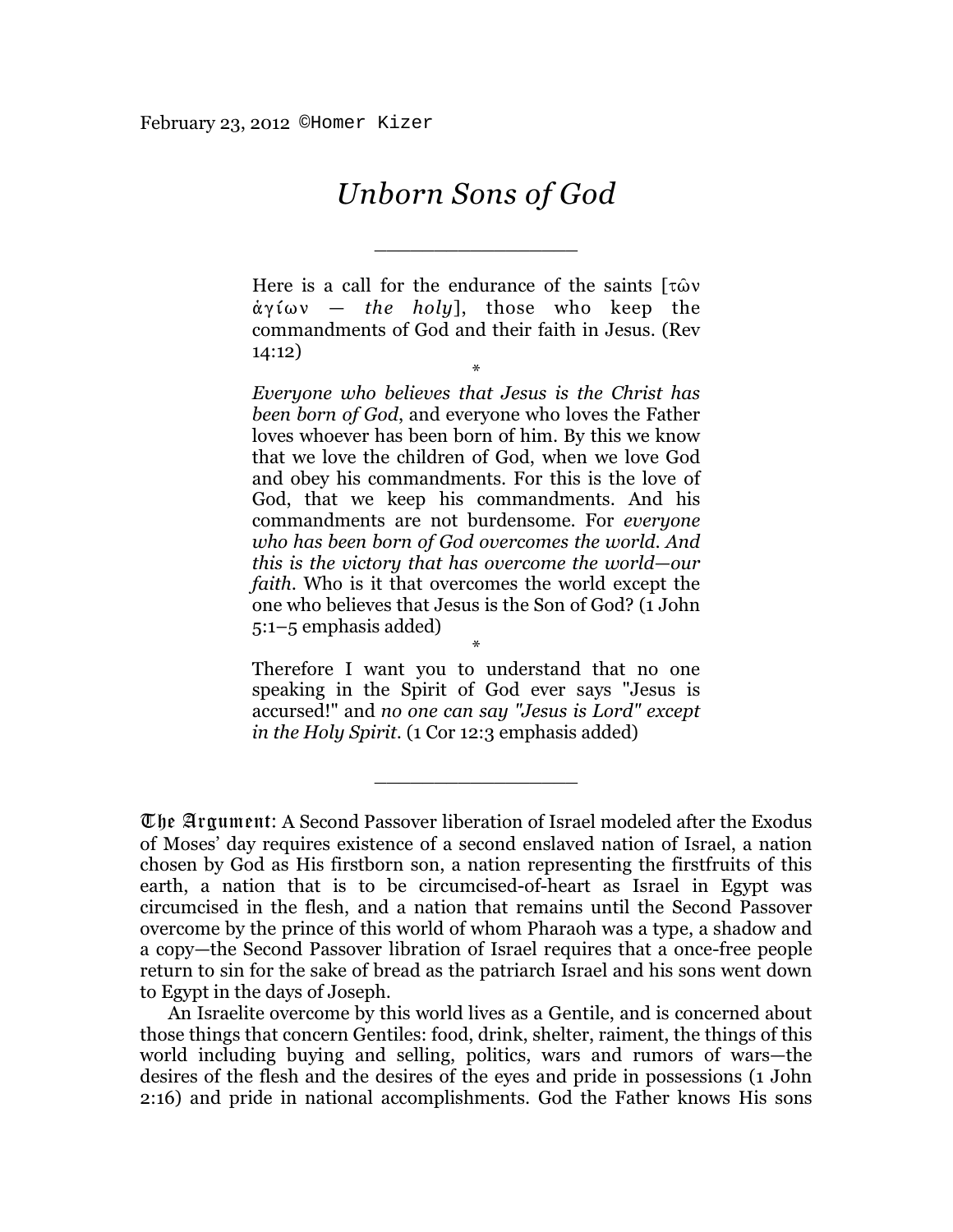have need for those things that sustain physical life, but what His sons need more is for Him to raise them from death through giving them a second breath of life, His breath  $\lceil \pi v \in \hat{\mathfrak{g}} \mu \alpha \otimes \infty$  in the breath of Christ  $\lceil \pi v \in \hat{\mathfrak{g}} \mu \alpha X \rho v \sigma v \circ \hat{\mathfrak{g}} \rceil$ .

Whereas the assumption has been that the Father will raise from death His sons by individually drawing each one from this world (John 6:44, 65), with such a drawing and calling being in agreement with Paul writing in his treatise to the Romans, "For those whom He foreknew He also predestined to be conformed to the image of His Son, in order that He might be the firstborn among many brothers, and those whom He predestined He also called, and those whom He called He also justified, and those whom He justified He also glorified" (8:29–30), *an individual calling of predestined and glorified sons does not satisfy Jesus saying, "'Many are called, but few are chosen'"* (Matt 22:14) … to call many but choose few requires a broad resurrection to life, a resurrection in which the individual Christian is not foreknown by the Father—and a broad resurrection to life is seen in the Second Passover liberation of Israel, when a great many presently **unborn sons of God** received birth by being filled with the spirit of God.

In the  $1<sup>st</sup>$ -Century, once the spirit was given there could be no such creature as an unborn son of God: by definition, a son of God was born of God through receiving a second breath of life. It was the outwardly circumcised nation of Israel that was then the not-born-of-spirit firstborn son of God (see Ex 4:22), an oxymoron. But Paul metaphorically claimed that outwardly circumcised Israel was actually represented by Ishmael, the son of the bondwoman, not Israel, whereas Christians were of Isaac (Gal 4:21–31), with Christ Jesus corresponding to Abraham (Gal 3:29). And in a logical extension of Paul's tour-de-force allegory, when Christendom replaced Judaism as the holy nation of God (1 Pet 2:9) a previously unrecognized category of Christians emerges that corresponds to Judaism as the not-born-of-spirit firstborn son of God: this category is unborn firstfruits, the pool of human persons from which the Elect comes as the first disciples came from Judaism.

Not all of  $1<sup>st</sup>$ -Century Judaism was born of God while this people remained physically alive. Likewise, not all of Christendom has been born of God while these Christians remained physically alive. Therefore, Paul's gospel (Rom 2:11–16) differs from the gospel Peter declared (Acts 4:8–12); for Paul introduces salvation in the great White Throne Judgment (see Rev 20:11–15), salvation apart from being part of Israel, the firstborn son of God.

However, in the days of Moses liberation via the Exodus came upon all of the people of Israel. In the same way, in the days of the two witnesses, liberation from sin and death via being born filled with spirit will come upon all Christendom … when an unborn Christian is counted as a firstborn son of God, the certainty of spiritual birth engulfing all of Christendom is absolute: the certainty of the Second Passover liberation of Israel is absolute. No Christian within greater Christendom can escape liberation from sin and death through being filled-with and empowered by the spirit of God at the Second Passover when the lives of uncovered firstborns, biological and legal, are given as the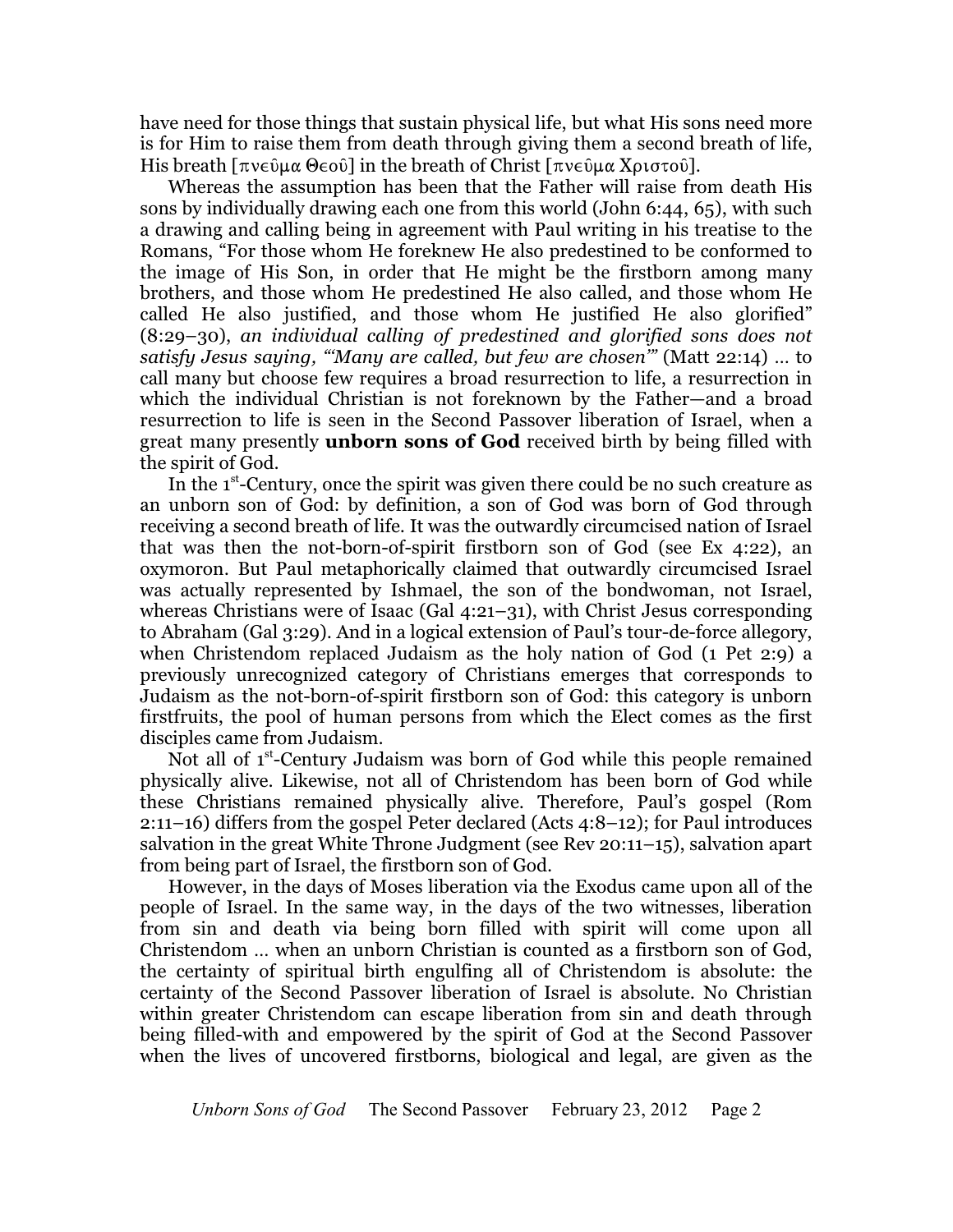redemption price for all unborn Christians — escape? Yes, escape, for with spiritual birth will come judgment without the covering of grace: following the Second Passover, the Christian who returns to sin will commit blasphemy against the Holy Spirit, and when Christians have been liberated from indwelling sin and death through being filled with spirit as a drinking glass is filled with water to its brim, any return to sin will mean a figurative splashing out of spirit and as such a rejection of the spirit.

According to John's vision, *saints* are those Christians who keep the commandments and have *the faith of Jesus*  $[\tau \hat{n}v \pi \hat{\sigma} \tau \hat{\sigma} \hat{\sigma} \hat{\sigma} \hat{\sigma} \hat{\sigma}]$ , as opposed to "faith *in* Jesus." The saints—the *holy* or the holy ones—are not all of Christianity, and this should surprise no one for most Christians within greater Christendom believe that only they are genuine; other Christians are apostates. But most of greater Christendom believes that those Christians who keep the Commandments are *legalists* and are not genuine; however, it is only those Christians who actually do keep the Commandments and have the faith of Jesus that will be glorified as firstfruits, if John is to be believed. And to have the faith of Jesus requires the Christian to have the indwelling of Christ Jesus in the form of His breath, the breath of God  $[\pi v \in \mathfrak{g} \times \mathfrak{g}]$  in the breath of Christ  $[\pi v \in \mathfrak{g} \times \mathfrak{g}]$ Χριστού] ...

A person's breath isn't the person, but represents the *life* of the person, with this life carried throughout the breathing creature [*nephesh*] by the bloodstream; hence, life is in the blood (Gen 9:4), or said otherwise, the oxygen molecules carried by the red blood cells of a breathing creature metonymically represents the life of the creature. Therefore, *life* also comes through the breath  $[\pi \nu \in \hat{\mu} \alpha / \pi \nu \in \hat{\mu} \alpha \tau$  –see Rev 11:11; 13:15; 2 Thess 2:8] … however, when Paul reasoned with the philosophers of Athens, Paul separated life  $\lceil \zeta \omega \hat{n} \nu \rceil$  from breath  $[\pi \nu \omega \gamma \nu]$  in the manner English speakers separate flesh from blood in the expression <*flesh and blood*>, using two words joined by the conjunction to represent one concept: Paul used ζωήν και πνοήν και τα πάντα [*life and breath and these things all*] (Acts 17:25) together to represent what it means to be a living human being.

The living have life; the dead do not. An ovum in a woman's womb carries the potential for life but it is not alive. But once the ovum is *fertilized* by a spermatozoid, the union of male and female produces life independent of the mother, life that begins to cripple the woman's immune system so that her immune system will not involuntarily kill it. Rather, once conceived, the developing independent life within the woman that will remain dependent upon the woman's body for sustenance for the next nine months is also dependent on her good will and good humor not to kill it by deliberately aborting the infant.

A human person, humanly born as a son of disobedience (from Eph 2:2–3), holds the potential for having heavenly or spiritual life as a son of God and as such is typologically represented by an ovum. But before this human person can cease being a son of disobedience, the inner self of this human person must be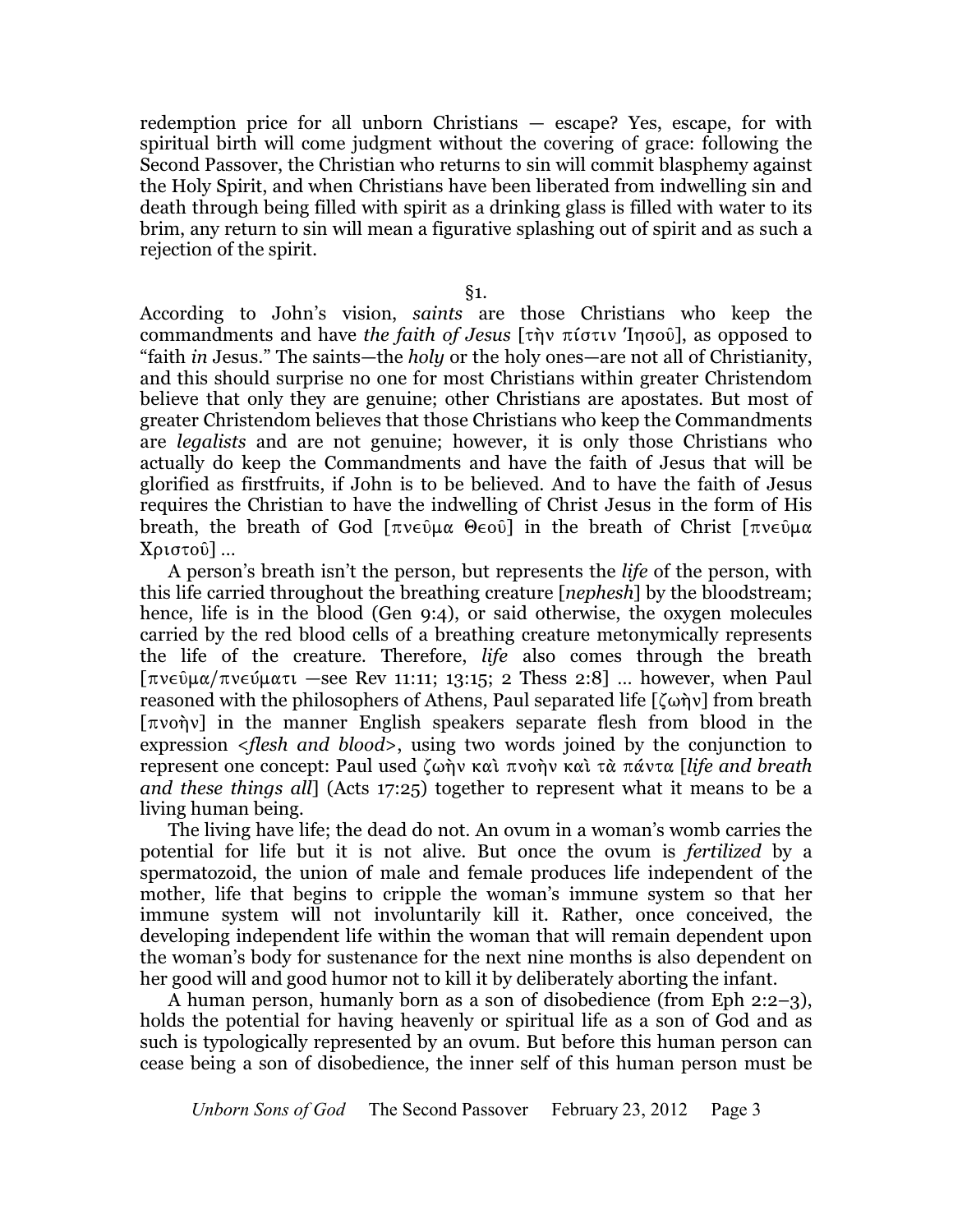raised from death by God the Father; must be born of spirit through receiving the breath/spirit of God  $[\pi v \in \hat{\theta} \times \theta \in \hat{\theta}]$  in the breath/spirit of Christ  $[\pi v \in \hat{\theta} \times \theta \times \theta \times \theta]$  $X\rho\sigma\sigma\sigma$  – and being born of spirit, a real birth for the infant son of God has real life in the heavenly realm, is analogous to human conception for the developing life [embryo, fetus] inside the woman's womb has real life in this world. But as the child—a real child—inside the woman's womb will be born into the world where the child will draw breath that is fully independent of the woman's breath, the son of God—again, a real son of God—that is under grace (analogous to the woman's womb), the garment of Christ Jesus' righteousness, will be separated from Christ through being filled-with and empowered by the breath/spirit of God at the Second Passover liberation of Israel.

The human infant at human birth is not able to live independent of his or her mother even though the infant now breathes on his or her own: the newly born infant must be suckled and swaddled by his or her mother. And so it is with the human son of God when filled-with and empowered by the breath of God: in a mixing of metaphors, the son of God remains under the tutelage of the Law as the tent in which the infant son of God is swaddled, with obedience by faith being the teat from which the infant son of God suckles righteousness once the Son of Man is *revealed/disrobed* [άποκαλύπτεται], with Christians forming the Body of the

> 1. Once Christians, previously born or unborn of spirit, are suddenly and for most, unexpectedly filled-with and empowered by the breath of God, the Son of Man, Head and Body, will be stripped naked and will be as Adam was in the Garden of Eden; i.e., clothed by the Christian's individual obedience to God by faith;

> 2. Following the Second Passover liberation of Israel, the event that causes the Son of Man to be disrobed, Christians will not be clothed by Jesus' righteous, but as small children, Christians must clothe themselves with their own righteousness that comes via belief of God through hearing the words and voice of Christ Jesus that are contained in the Law that shall be written on every Christian's heart and placed in every Christian's mind so that all *Know the Lord*.

But—the bad news—most of greater Christendom will rebel against Christ Jesus, not repenting of their present lawless and idolatrous ways … recognizing that the Second Passover death of a third of humankind, all uncovered biological or legal firstborns, was an act of God, the majority of Christians worldwide will return to the beliefs of their ancestors and will commit blasphemy against the Holy Spirit  $\lceil \pi v \epsilon \hat{v} \mu \alpha \rceil$ (4@< — *pneuma hagion* or *breath holy*]. And there is nothing anyone can do to prevent the majority of today's Christians from rebelling against God when the Son of Man is revealed. Yes, one here and one there can be saved, but the issue will be then what it is now and what it was in the  $1<sup>st</sup>$ -Century:

Son of Man.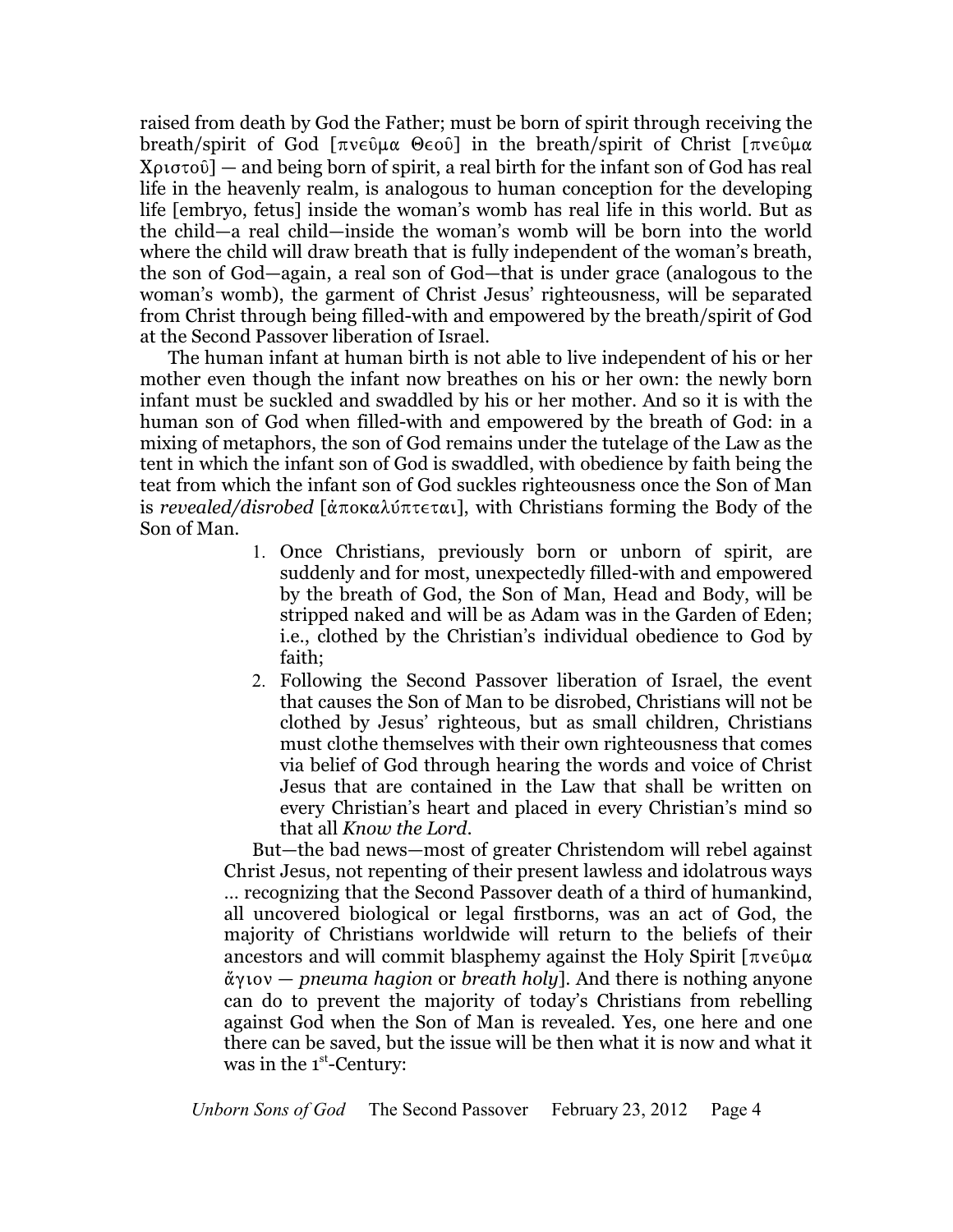For the Scripture says, "Everyone who believes in him will not be put to shame." For there is no distinction between Jew and Greek; for the same Lord is Lord of all, bestowing his riches on all who call on him. For "everyone who calls on the name of the Lord will be saved." *How then will they call on him in whom they have not believed? And how are they to believe in him of whom they have never heard? And how are they to hear without someone preaching? And how are they to preach unless they are sent?* As it is written, "How beautiful are the feet of those who preach the good news!" But they have not all obeyed the gospel. For Isaiah says, "Lord, who has believed what he has heard from us?" So faith comes from hearing, and hearing through the word of Christ. But I ask, have they not heard? Indeed they have, for "Their voice has gone out to all the earth, and their words to the ends of the world." But I ask, did Israel not understand? First Moses says, "I will make you jealous of those who are not a nation; with a foolish nation I will make you angry." Then Isaiah is so bold as to say, "I have been found by those who did not seek me; I have shown myself to those who did not ask for me." But of Israel he says, "All day long I have held out my hands to a disobedient and contrary people." (Rom 10:11–21 emphasis added)

Between the Second Passover liberation of Israel and when Christendom rebels against God on a specific day—day 220 of the Affliction, the day when the lawless one is revealed (2 Thess 2:3)—every Christian will have ample opportunity to hear the voice of Jesus, and believe His words, His word, regardless of where the Christian is and regardless what message the Christian hears with his or her ears … it will be to Christians within greater Christendom that the glorified Jesus holds out hands that will be ignored.

Today, the *saints* are those Christians who have indwelling heavenly life through having been born of spirit, with the *saints* being the Elect; whereas the vast majority of Christendom has not yet been born of God, regardless of whether the person identifies him or herself as a *born-again Christian*. … The Christian that makes a practice of transgressing the Commandments is a son of disobedience, consigned to disobedience (Rom 11:32), and is not counted among the *holy,* those Christians who have truly been born of God as sons*.* It simply doesn't matter that the Christian thinks he or she has been *born again* or *born anew*.

How would a person—a Christian—know if he or she has been born of God when the Christian continues to practice lawlessness? What has changed? A particular lawless practice? The Christian is no longer a drunkard, a fornicator, but is instead someone who continues to transgress the Sabbath commandment, breaking fewer of the commandments but continuing to willfully break one or more in the Christian's zeal to worship Christ Jesus.

Again, grace doesn't cover intentional or willful sin. As a nurturing womb, grace covers unintentional or involuntary transgressions of the Commandments.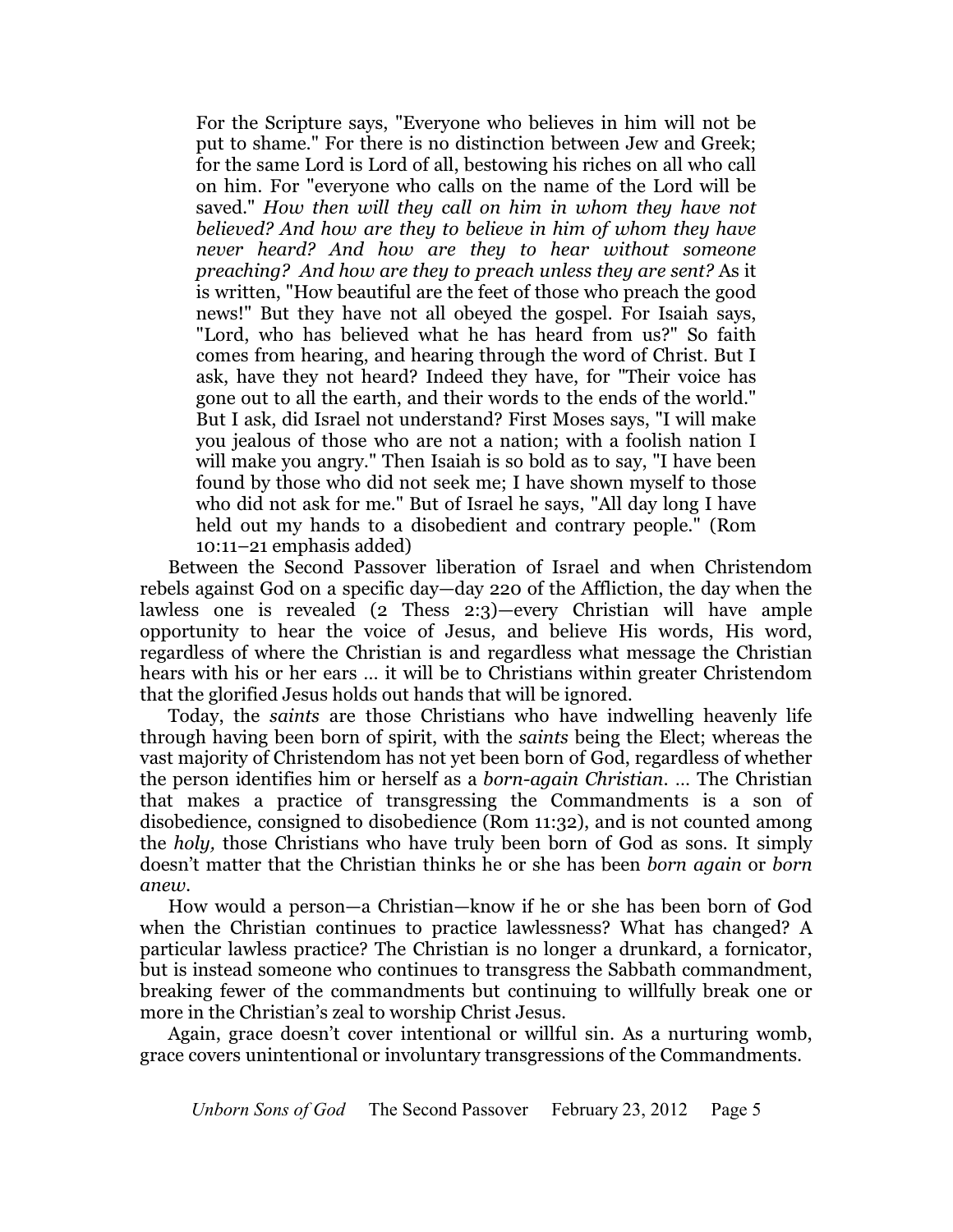Identifying who is and who isn't a son of God is, however, relatively easy: John writes,

Beloved, we are God's children now, and what we will be has not yet appeared; but we know that when he [Jesus] appears we shall be like him, because we shall see him as he is. And *everyone who thus hopes in him purifies himself as he is pure*. *Everyone who makes a practice of sinning also practices lawlessness; sin is lawlessness*. You know that he appeared to take away sins, and in him there is no sin. *No one who abides in him keeps on sinning; no one who keeps on sinning has either seen him or known him*. Little children, let no one deceive you. Whoever practices righteousness is righteous, as he is righteous. Whoever makes a practice of sinning is of the devil, for the devil has been sinning from the beginning. The reason the Son of God appeared was to destroy the works of the devil. *No one born of God makes a practice of sinning, for God's seed abides in him, and he cannot keep on sinning because he has been born of God*. By this it is evident who are the children of God, and who are the children of the devil: whoever does not practice righteousness is not of God, nor is the one who does not love his brother. (1 John 3:2–10 emphasis added)

Every person who has been truly born-of-spirit as a son-of-God will keep the Commandments and will have love for neighbor and brother, with keeping the commands of God being the outward demonstration of the person's belief of God. The Christian who contends that he or she is not under the Law but under grace (from Rom 6:14) must reckon with Paul's gospel:

For God shows no partiality. For *all who have sinned without the law will also perish without the law*, and all who have sinned under the law will be judged by the law. For *it is not the hearers of the law who are righteous before God, but the doers of the law who will be justified*. (Rom 2:11–13 emphasis added)

To sin is to transgress the Commandments because of the person's unbelief or lack of faith; hence the sinner is someone who willfully transgresses the Commandments. And according to Paul's gospel (Rom 2:14–16), regardless of whether the sinner is under the Law or even knows what the Law says, the sinner will perish for it is the doer of the Law who will be justified when judgments are revealed.

The Christian who insists that he or she is not under the Law—not realizing what it means to be *under the Law*—yet who willfully transgresses the Commandments will perish, it's as simple as that. And yes, judgment of the willful sinner can be declared now, before judgments are revealed; for the judgments that will be revealed upon Christ Jesus' return as the Messiah are presently being made, with the criteria for making these judgments being fairly straightforward.

Once again for the sake of pedagogical redundancy: it is the inadvertent, the unintentional sin that is covered by grace, not the willful or deliberate sin—and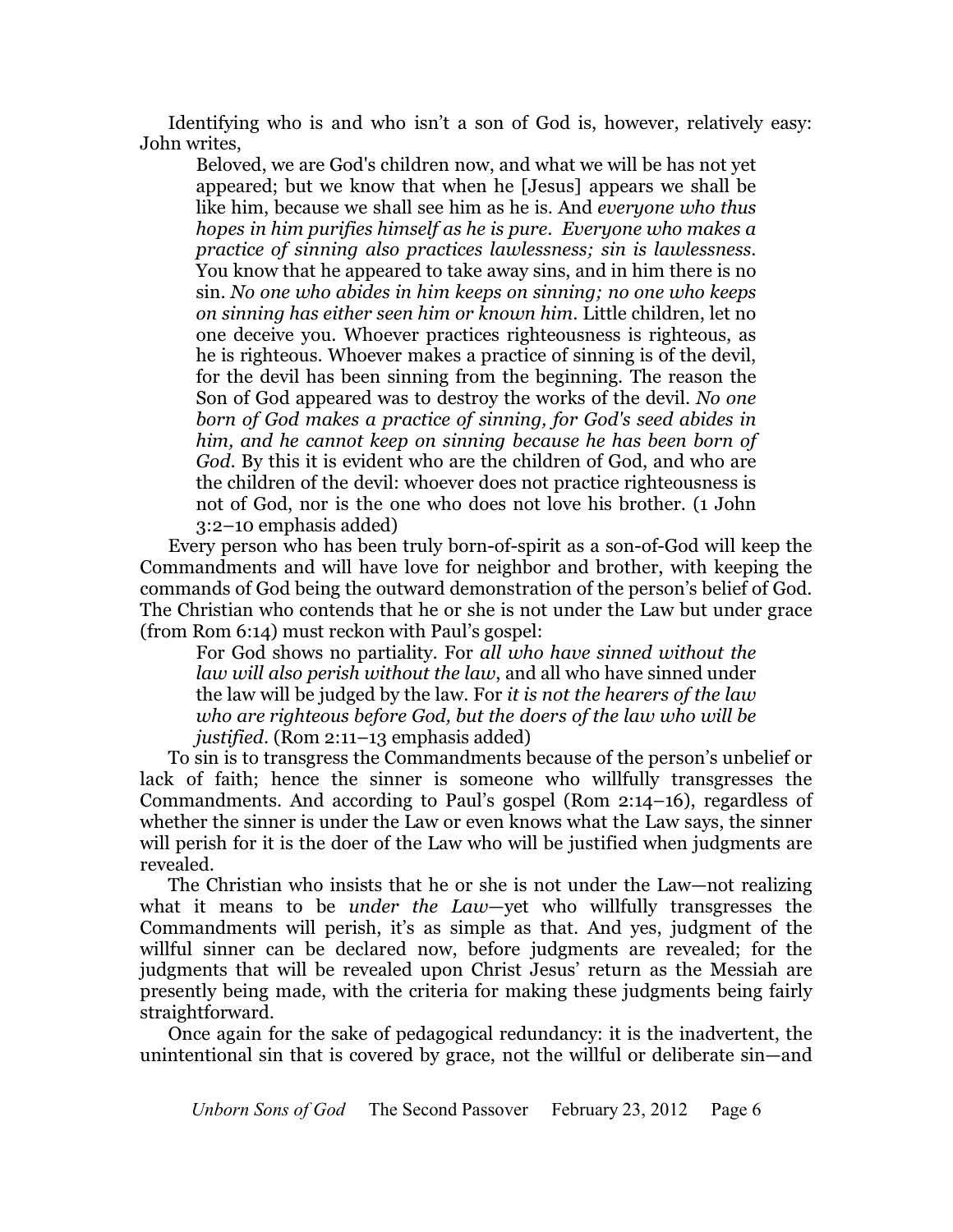when all of Christendom knows that the Sabbath is the seventh day, that Sunday is τη μια των σαββάτων — *the one* [after] *the Sabbath* (from Luke 24:1; John 20:1; Acts 20:7), all of Christendom is without excuse. All know that by worshiping on Sunday, they are not worshiping on the Sabbath. So how is worship of Christ Jesus and the Father in Sunday services not a reoccurring willful transgression of the Commandments? And using as justification that the Ascension of Christ Jesus occurred on Sunday morning is not an acceptable excuse; for Moses gave to Israel the command to assemble and worship on the particular Sunday when Jesus ascended to the Father as the reality of the Wave Sheaf Offering (see Lev 23:9–11) …

Is ignorance an acceptable excuse? It isn't when a person violates a traffic law. So would ignorance of what the Law requires cause the sinner to not be a sinner … the sinner will never get the chance to argue *ignorance* before he or she is cast into the lake of fire for tares [false grain] are gathered at harvest and burned before the wheat is gathered.

But the Christian who earnestly desires to serve God but who, through no fault of the Christian, remains a son of disobedience, consigned to disobedience, with transgression of the least of the Commandments, the Sabbath command, being about the worst thing the Christian does, and being *prima facie* evidence that the Christian remains a son of disobedience—this Christian will be judged by whether the works of the Law are written on his or her heart, with the works of the Law being the exercise of love for God, neighbor, and brother. … Because this Christian does not keep the Commandments, this Christian is now not numbered among the *holy*. This Christian has not been born of spirit. And lack of spiritual birth doesn't excuse this Christian's lawlessness. But it would be unfair to condemn this person to the lake of fire because of what God hasn't done; i.e., draw this person from the world (John 6:44). Therefore, an addition to what Paul wrote, to what John wrote, to what Luke wrote in Acts is necessary, with this addition coming in the form of a category of Christians that corresponds to natural Israel in the 1<sup>st</sup>-Century. This category is *unborn* firstborn sons of God, a category that seems to be an oxymoron.

 Christians, however, are not alone in desiring to serve God but through no fault of their own remaining sons of disobedience: all of Islam is in this category as well as much of the remainder of humankind … what separates a Christian in greater Christendom from a Muslim isn't spiritual birth or the absence of spiritual birth at the present moment, but when spiritual birth will occur; for the Muslim or the Hindi or the Buddhist will not today profess that Jesus is Lord and believe that the Father raised Jesus from death whereas the Christian does. Therefore, spiritual birth will come first to the Christian, then to the non-Christian, with all of Christendom being filled with the spirit of God  $\lceil \pi v \epsilon \hat{v} \mu \alpha \rceil$  $\Theta$  $\epsilon$ o $\hat{\nu}$ ] at the Second Passover, and with the remainder of humankind filled with spirit when the spirit of God is poured out on all flesh (Joel 2:28) with the giving of the kingdom of this world to the Son of Man (Dan 7:9–14; Rev 11:15–18) 1260 days later.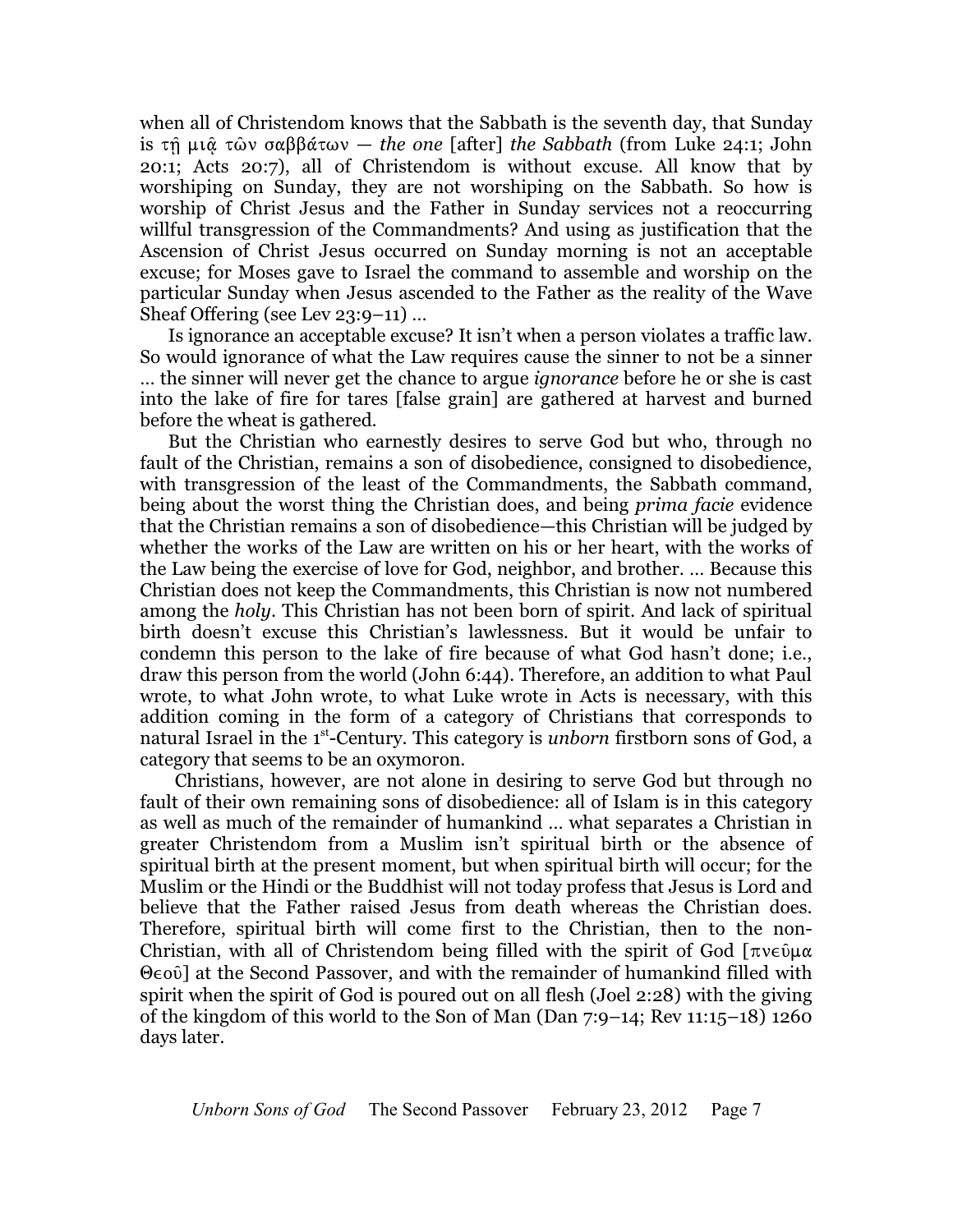All of humanity left alive when the kingdom of this world is given to the Son of Man will be filled with spirit and will be numbered as firstfruits 1260 days before Christ Jesus returns as the Messiah, but *all will have to rebel against the Adversary who will be cast to earth and come claiming to be the Messiah*, with this rebellion also set to occur on a particular day 250 days into the Endurance of Christ. By then, all of humankind will have had the chance to present themselves to the Son as blameless and worthy living sacrifices. Therefore, from 295 days on into the Endurance [220 days + 1335 days], to not be glorified through the perishable fleshly body putting on immortality at the Second Advent the person will have had to have excluded him or herself from being numbered among the *holy* by taking sin back inside the person, thereby committing blasphemy against the Holy Spirit.

As the vast majority of greater Christendom will rebel against God when the great falling away of 2 Thess 2:3 occurs (i.e., when the fifth seal is opened — Rev 6:9–11) on day 220 of the Affliction, the vast majority of the third part of humanity (from Zech 13:9) will rebel against the Antichrist 250 days into the Endurance, with their rebellion established as obedience to God 45 days (seven Sabbath days) later. It shall be then that John writes, "And I heard a voice from heaven saying, 'Write this: Blessed are the dead who die in the Lord from now on.' 'Blessed indeed,' says the Spirit, 'that they may rest from their labors, for their deeds follow them!'" (Rev 14:13).

§2.

When Abraham paid tithes to Melchizedek, king of Salem and priest of the Most High God, the descendants of Levi that formed the Levitical priesthood were in Abraham's loins as unborn sons (Heb chap 7). Melchizedek as Abraham's superior blessed Abraham and by extension, blessed Levi, making the Levitical priesthood inferior to Melchizedek and an order of priests descended from Melchizedek who was without beginning or ending of days: the writer of Hebrews says, "One might even say that Levi himself, who receives tithes, paid tithes through Abraham, for he was still in the loins of his ancestor when Melchizedek met him" (*vv.* 9–10).

If it can be said that Levi paid tithes to Melchizedek through Abraham even through Levi was not even conceived, then it can be said that a Christian who professes that Jesus is Lord and believes that the Father raised Jesus from death is a son-of-God albeit an unborn son, for the Christian who continues to transgress the Commandments has not yet been born of God.

In another example, David said, "The LORD [*YHWH*] says to my Lord [Adoni]: 'Sit at my right hand, until I make your enemies your footstool'" (Ps 110:1) … the Lord of David was the God of Abraham, Isaac, Jacob, the God of the living (Matt 22:32) who would not enter His creation as His only Son until a millennium in the future—the Lord of David was still in the loins of David when the Psalmist spoke, but the Lord of David counted the thing as having happened.

 Plus, in God Almighty making a covenant with Abraham that required Abraham and his descendants to walk uprightly before the Lord and be blameless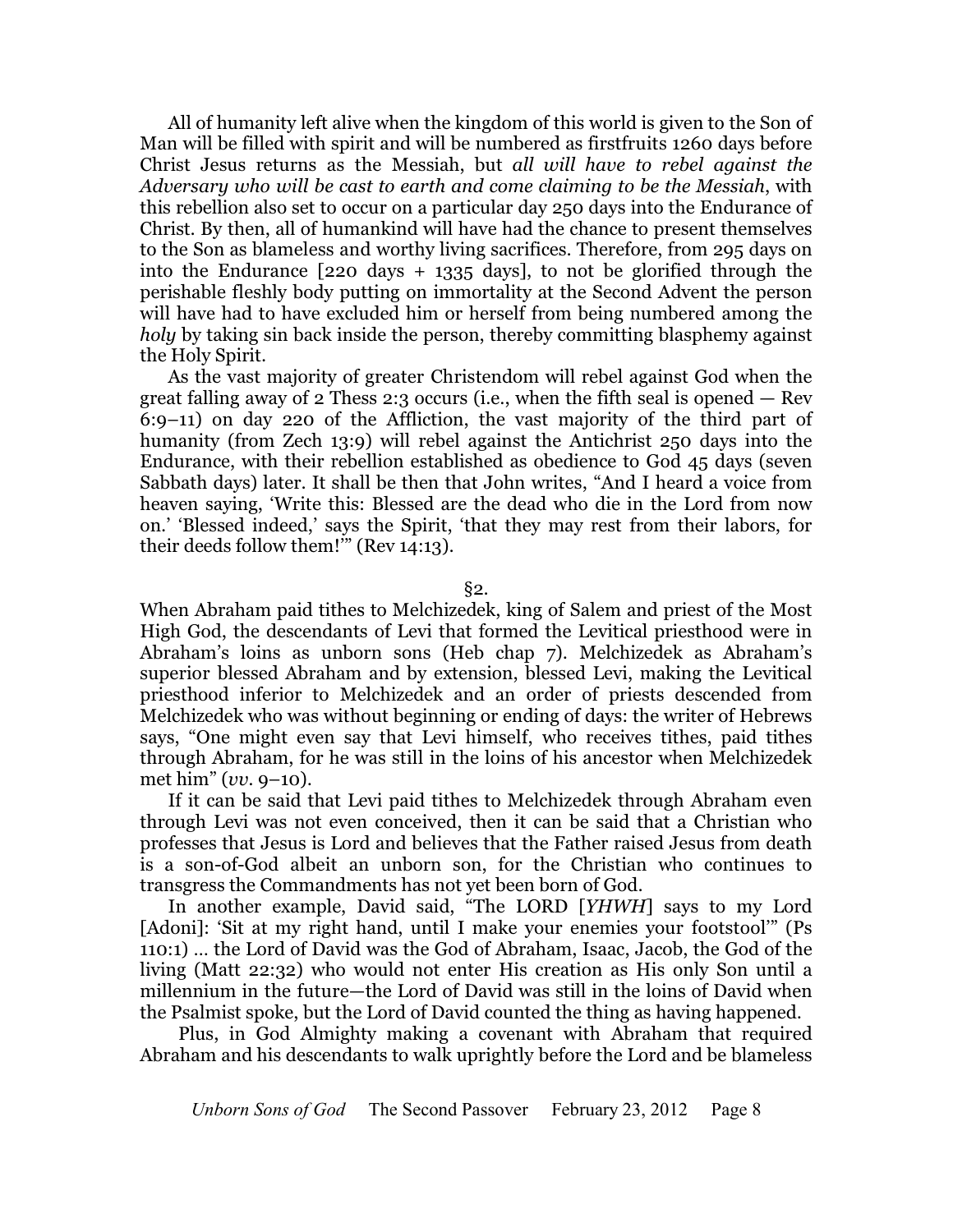in all their ways (Gen 17:1–2)—this covenant ratified by the sign of circumcision performed on the  $8<sup>th</sup>$  day of the Hebrew infant's life—Abraham obligated his unborn sons to a course of action about which Abraham's descendants had no say … Abraham's descendants were to be circumcised according to the parents' will, not the will of the one being circumcised. Therefore, it could be said that Abraham's descendants were physically circumcised before they were conceived, let alone humanly born. And if it can be said that Abraham's descendants according to the flesh were circumcised before they were born, then it can be said that the seed of Abraham through Christ Jesus, heirs according to the promise, are circumcised of heart before these heirs are born of God, making what is impossible for man to be a thing accomplished by the Lord.

This is NOT, however, to say that unborn sons of God are today circumcised of heart, but is to say that their circumcision will be counted to them before they are born as if that circumcision were a *fait accompli*.

When a thing that hasn't happened is counted as having happened, then an unborn son-of-God can be counted as a son-of-God even though this Christian is not yet born of spirit. And if the human unborn son-of-God is to be numbered among the firstfruits, this Christian is an unborn firstborn, not exactly something that the Sabbatarian Churches of God will accept for acknowledging greater Christendom's status as genuine unborn sons-of-God when these Christians remain sinners strains loving one's brother, the shortcoming of the Sabbatarian Churches of God.

\*

It must be realized, there is an inherent contradiction in Scripture if,

And we know that for those who love God all things work together for good, for those who are called according to his purpose. For those whom he foreknew he also predestined to be conformed to the image of his Son, in order that he might be the firstborn among many brothers. And those *whom he predestined he also called, and those whom he called he also justified, and those whom he justified he also glorified*. (Rom 8:28–30 emphasis added)

and, "'For many are called, but few are chosen'" (Matt 22:14) are both true.

\* In addition, **t**here are two models for salvation if,

> For when Gentiles, who do not have the law, by nature do what the law requires, they are a law to themselves, even though they do not have the law. They show that the work of the law is written on their hearts, while their conscience also bears witness, and their conflicting thoughts accuse or even excuse them on that day when, according to my gospel, God judges the secrets of men by Christ Jesus. (Rom 2:14–16)

and,

Then Peter, filled with the Holy Spirit, said to them, "Rulers of the people and elders, if we are being examined today concerning a good deed done to a crippled man, by what means this man has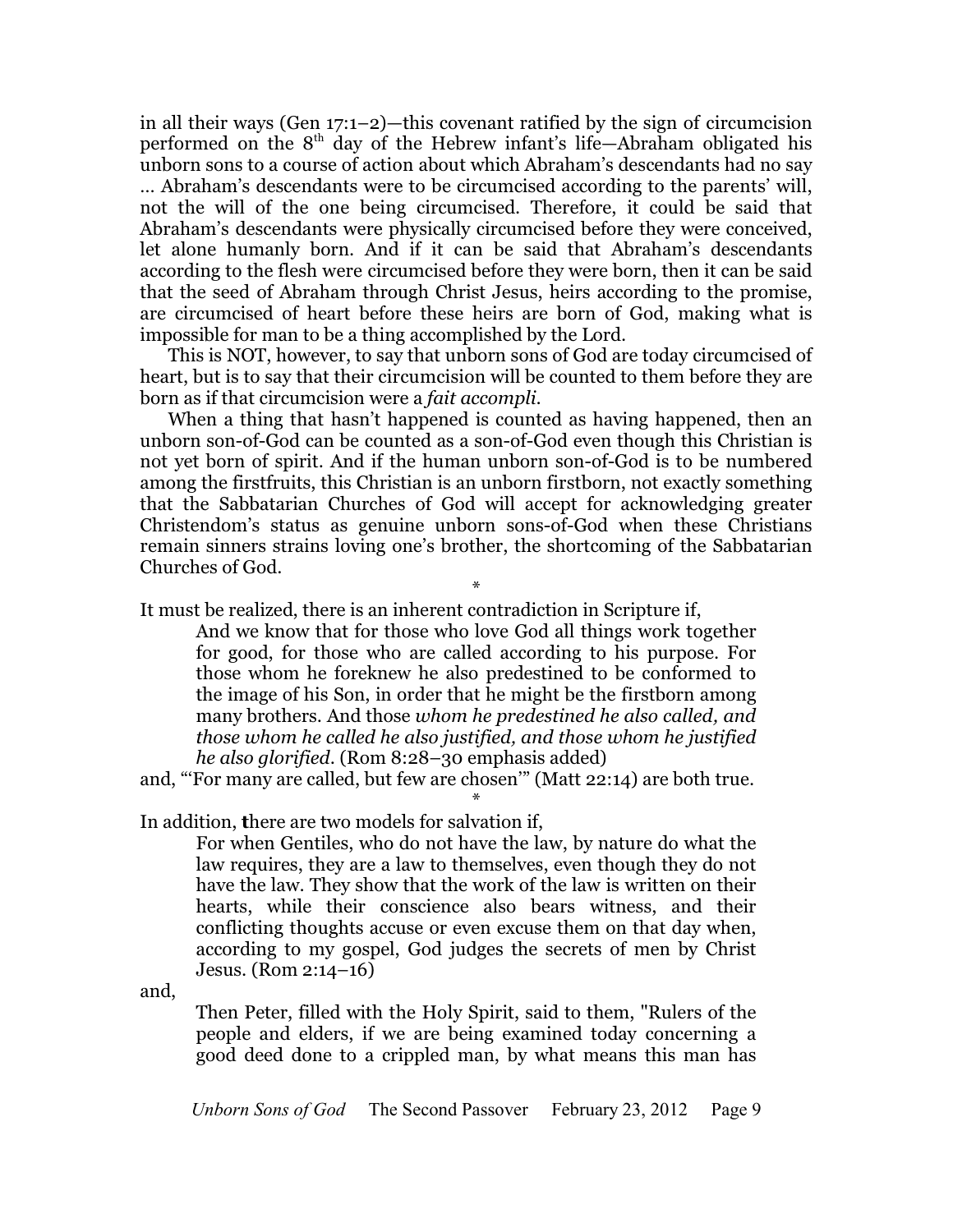been healed, let it be known to all of you and to all the people of Israel that by the name of Jesus Christ of Nazareth, whom you crucified, whom God raised from the dead—by him this man is standing before you well. This Jesus is the stone that was rejected by you, the builders, which has become the cornerstone. And there is salvation in no one else, for there is no other name under heaven given among men by which we must be saved." (Acts 4:8–12)

and,

Then I saw a great white throne and him who was seated on it. From his presence earth and sky fled away, and no place was found for them. And I saw the dead, great and small, standing before the throne, and books were opened. Then another book was opened, which is the book of life. And the dead were judged by what was written in the books, according to what they had done. And the sea gave up the dead who were in it, Death and Hades gave up the dead who were in them, and they were judged, each one of them, according to what they had done. Then Death and Hades were thrown into the lake of fire. This is the second death, the lake of fire. And if anyone's name was not found written in the book of life, he was thrown into the lake of fire. (Rev 20:11–15)

all three are true.

But there is no contradiction in Scripture: those disciples who are the Elect (e.g., Matt 24:22), who are the oil and the wine (Rev 6:6) as opposed to the wheat and that barley that are bought and sold as commodities—those disciples who have been born of spirit as sons of God when it is not the season for fruit are the ones who are foreknown, predestined, called, justified, and glorified in this present era that is represented by the First Unleavened (see Matt 26:17 in Greek). Christ Jesus at Calvary paid their redemption price for He covers them with His garment of righteousness.

\*

At the Second Passover liberation of Israel 2520 days before the Second Advent, all firstborns, biological and legal, in the Abyss and on earth who are not covered by the blood of the Passover Lamb of God will be slain as firstborns in Egypt of men and beasts were slain in the days of Moses … the lives of these uncovered firstborns—approximately a third of the world's population—will pay the redemption price for the *many* who will be called through being filled with spirit at the Second Passover. And of these *many* who are called, only a few will be chosen, with the "few" being represented in typology by Joshua and Caleb in the wilderness, and by the seven pairs of clean animals and single pair of unclean animals in the Ark of Noah.

Of all of humanity alive immediately preceding the Second Passover liberation of Israel, one-third will be slain as uncovered firstborns, leaving two parts remaining alive. Of these two parts, one-fourth will be given over to Death during the 1260 days of the Affliction (Rev 6:8), leaving one of every two people (50%) alive who were alive prior to the Second Passover. And of this half of humankind,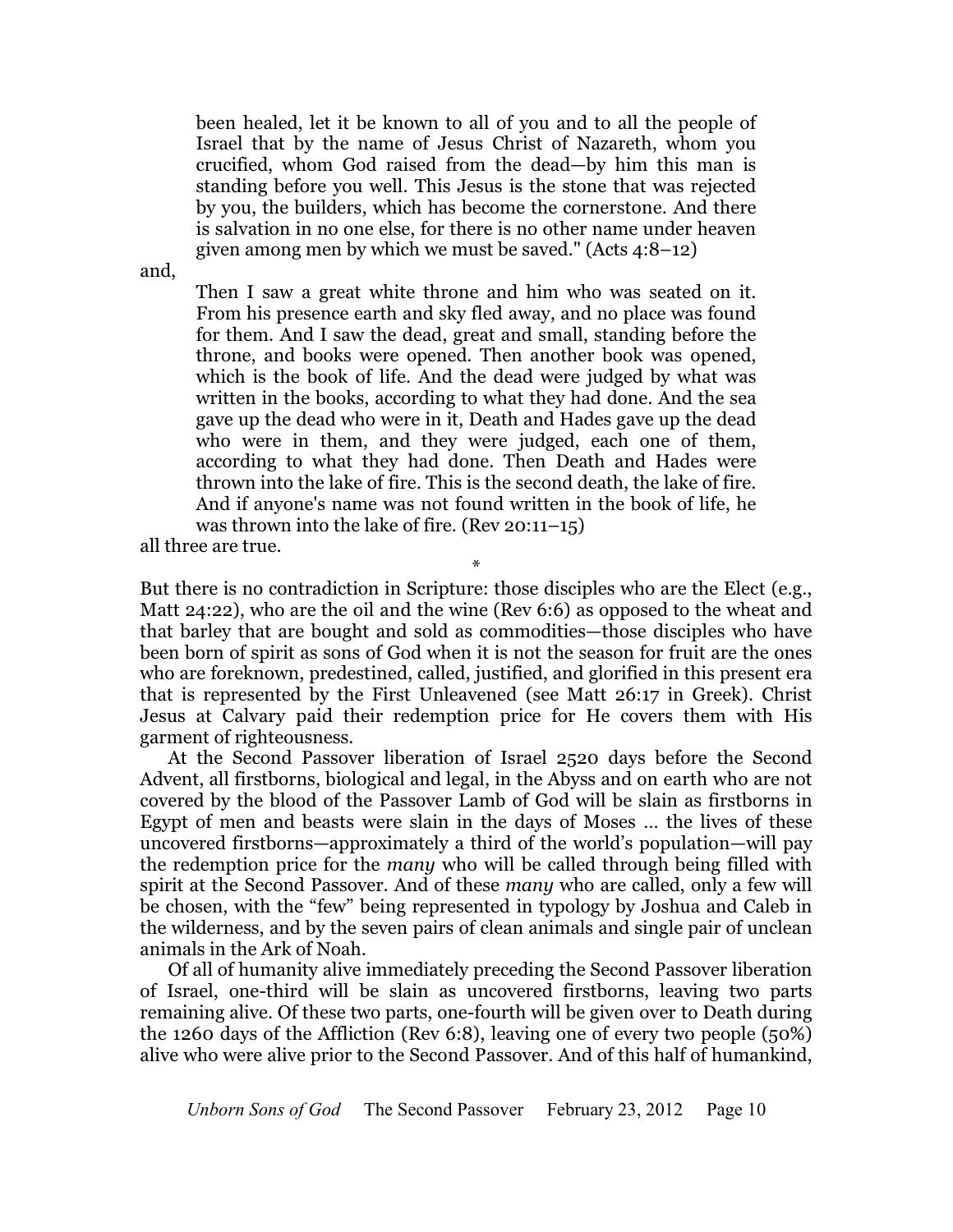a third will be slain by four angels bound at the great river Euphrates (Rev 9:14–15), leaving one part (one-third) of pre-Second Passover humanity left alive when the kingdom of this world is given to the Son of Man (Dan 7:9–14; Rev 11:15–18) on the doubled day 1260 of the seven endtime years. And this is in agreement with what the prophet Zachariah records:

Awake, O sword, against my shepherd, against the man who stands next to me," declares the LORD of hosts. "Strike the shepherd, and the sheep will be scattered; I will turn my hand against the little ones. *In the whole land, declares the LORD, two thirds shall be cut off and perish, and one third shall be left alive.* And I will put this third into the fire, and refine them as one refines silver, and test them as gold is tested. They will call upon my name, and I will answer them. I will say, 'They are my people'; and they will say, 'The LORD is my God.'"  $(Zech 13:7-9)$ 

At Jesus' last Passover, He cites this passage from the prophet Zechariah: "'You will all fall away because of me this night. For it is written, 'I will strike the shepherd, and the sheep of the flock will be scattered" (Matt 26:31) ... Jesus identified Himself as the Shepherd who would be struck; as the man who stood next to the Lord of hosts. Jesus identified his disciples as the sheep that would be scattered. And in doing so, Jesus would have the Lord of hosts cutting off two parts of the little ones and killing them—and this agrees with what Daniel records:

Then I desired to know the truth about the fourth beast, which was different from all the rest, exceedingly terrifying, with its teeth of iron and claws of bronze, and which devoured and broke in pieces and stamped what was left with its feet, and about the ten horns that were on its head, and the other horn that came up and before which three of them fell, the horn that had eyes and a mouth that spoke great things, and that seemed greater than its companions. As I looked, this horn made war with the saints and prevailed over them, until the Ancient of Days came, and judgment was given for the saints of the Most High, and the time came when the saints possessed the kingdom. Thus he said: "As for the fourth beast, there shall be a fourth kingdom on earth, which shall be different from all the kingdoms, and it shall devour the whole earth, and trample it down, and break it to pieces. As for the ten horns, *out of this kingdom ten kings shall arise, and another shall arise after them; he shall be different from the former ones, and shall put down three kings. He shall speak words against the Most High, and shall wear out the saints of the Most High, and shall think to change the times and the law; and they shall be given into his hand for a time, times, and half a time.* But the court shall sit in judgment, and his dominion shall be taken away, to be consumed and destroyed to the end. And the kingdom and the dominion and the greatness of the kingdoms under the whole heaven shall be given to the people of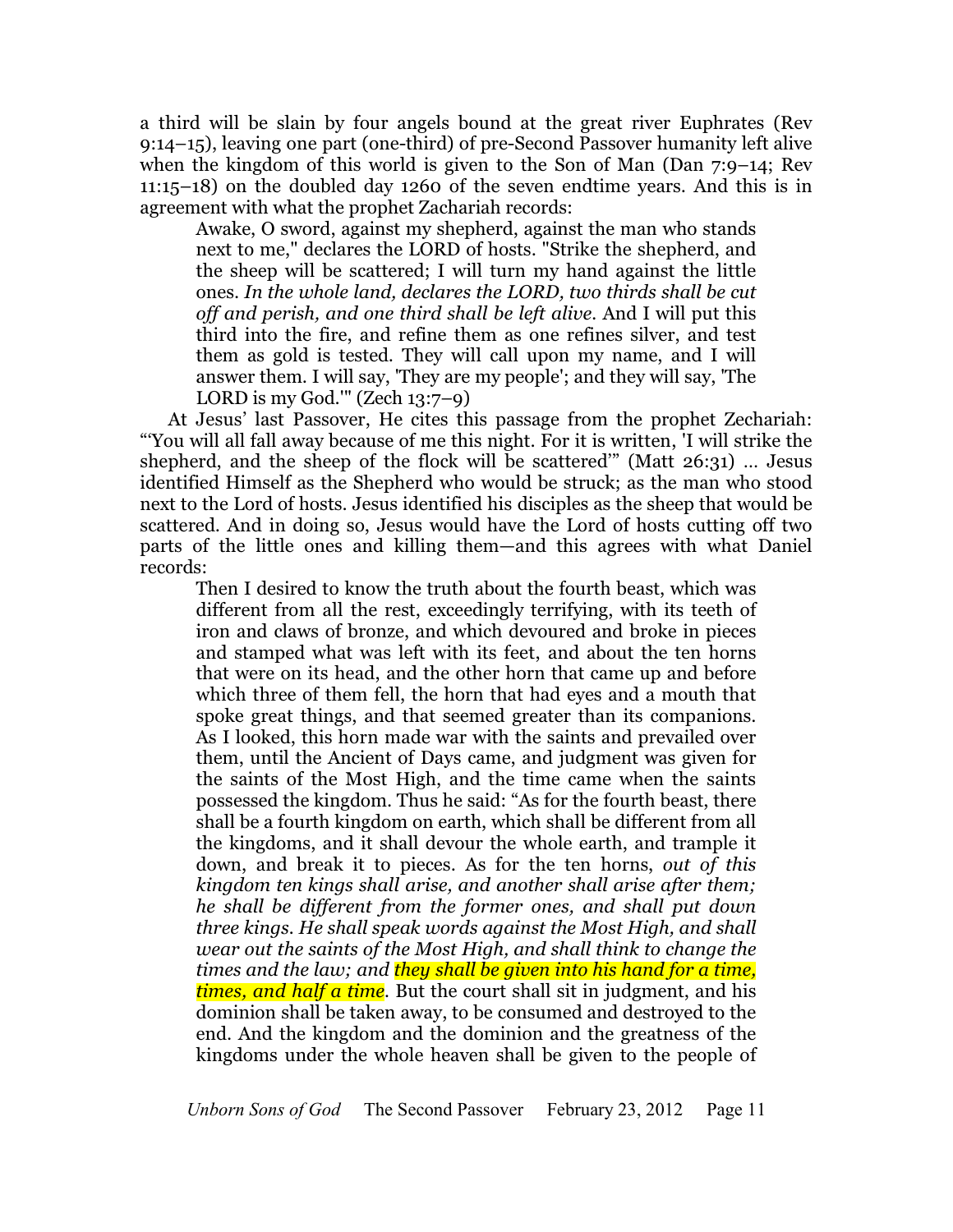the saints of the Most High; their kingdom shall be an everlasting kingdom, and all dominions shall serve and obey them." (Dan 7:19–27 emphasis and highlighting added)

The *time, times, and half a time* when the saints of the Most High shall be delivered into the hand of the little horn immediately precedes when the single kingdom of this world is taken from the four kings and the little horn and given to the Son of Man, Head [Christ Jesus] and Body [the saints] … the ambiguity of the referent for the pronoun <*they*> in verse 25, with "the saints" and/or "times and the law" being the intended referent suggests that both are the intended referent: *the saints* and *times and the law*. And who can deliver the saints into the hand of this demonic little other than the Lord of hosts? For no one can pluck a saint from God's hand—

Jesus told Pharisees,

I told you, and you do not believe. The works that I do in my Father's name bear witness about me, but you do not believe because you are not part of my flock. My sheep hear my voice, and I know them, and they follow me. I give them eternal life, and they will never perish, and *no one will snatch them out of my hand*. *My Father, who has given them to me, is greater than all, and no one is able to snatch them out of the Father's hand*. I and the Father are one. (John 10:25–30 emphasis added)

If no one can snatch the holy ones from Jesus' hand, from the Father's hand, then it is the Lord of hosts that will deliver the holy ones to the Adversary for the destruction of the flesh as Paul commanded the saints at Corinth to do with the disciple who was with his father's wife:

For though absent in body, I am present in spirit; and as if present, I have already pronounced judgment on the one who did such a thing. When you are assembled in the name of the Lord Jesus and my spirit is present, with the power of our Lord Jesus, *you are to deliver this man to Satan for the destruction of the flesh*, so that his spirit may be saved in the day of the Lord. (1 Cor 5:3–5 emphasis added)

Today, Jesus is absent from His disciples in body, but present in spirit. And as if present in body, Jesus has pronounced judgment on Christians who continue to live as Gentiles, commanding that they be delivered to Satan—Daniel's little horn (Satan possessing the man of perdition, an Arian Christian)—for the destruction of their flesh so that their spirit might be saved when judgments are revealed (see 1 Cor 4:5).

The Elect—the oil and the wine—are not delivered to Sin, the third horseman of the Apocalypse, for the Elect are already processed firstfruits of the Promised Land, God's rest, in that they were foreknown, predestined, then called, justified, and glorified through receiving indwelling eternal life (John 10:28), with Jesus praying to the Father, "'Father, the hour has come; glorify your Son that the Son may glorify you, since you have given him authority over all flesh, *to give eternal life to all whom you have given him. And this is eternal life, that they know you*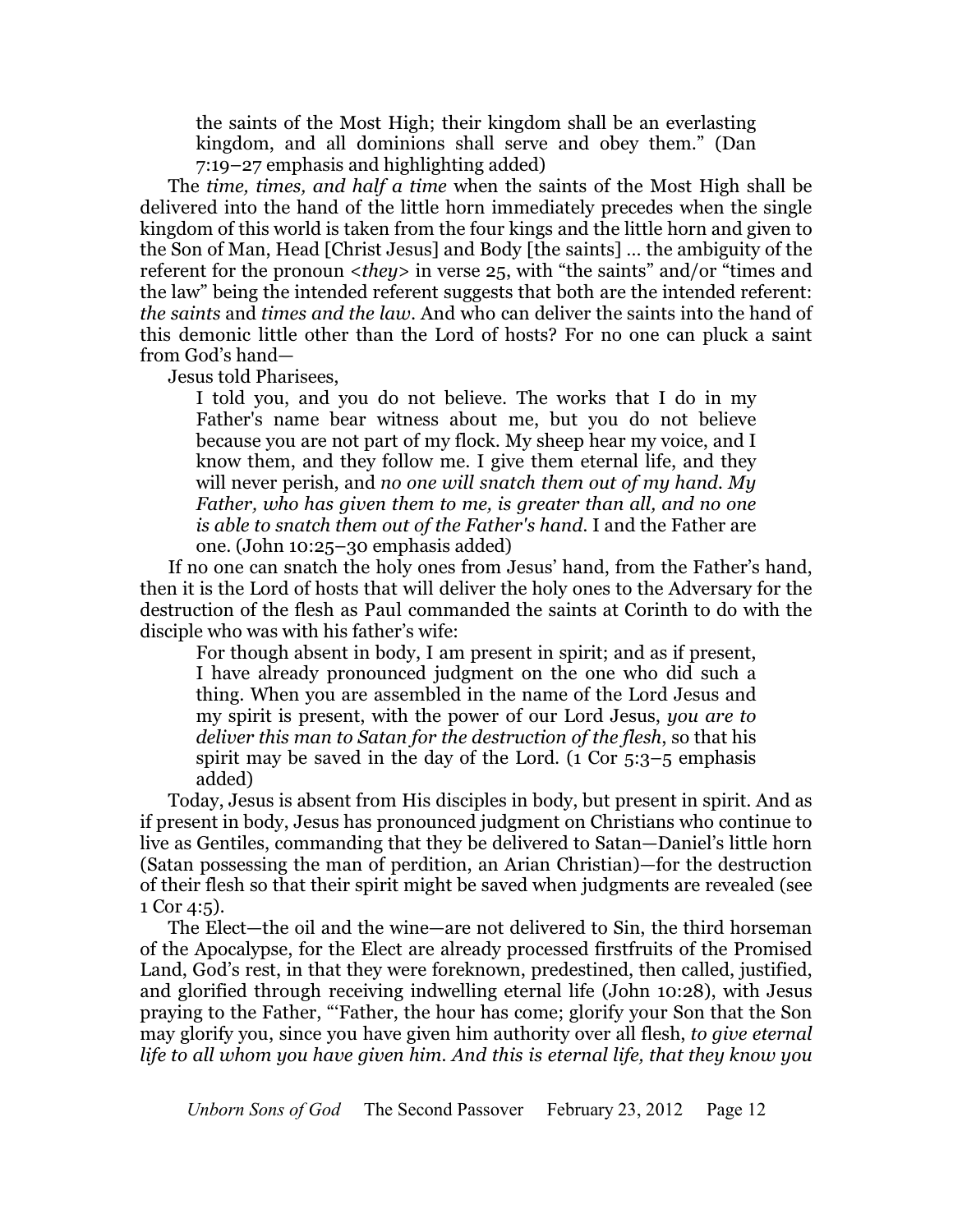*the only true God, and Jesus Christ whom you have sent*'" (John 17:1–3 emphasis added).

The Elect already have indwelling eternal life through having been born of spirit as a son of God through receiving a second breath of life, the breath of God  $[\pi \nu \in \hat{\mathfrak{g}} \mu \alpha \Theta \in \hat{\mathfrak{g}}]$  in the breath of Christ  $[\pi \nu \in \hat{\mathfrak{g}} \mu \alpha X \rho \nu \sigma \tau \hat{\mathfrak{g}}]$ .

The barley and the wheat, the cereal grains of Promised Land as opposed to olives and grapes (Deut 11:14), are not born of God as sons prior to the Second Passover liberation of Israel. However, the olives and grapes are crushed and processed prior to the Second Passover … the wild olive scions that were grafted to the Root of Righteousness (Rom 11:17) will have borne their wild fruit, small and mostly pit, and this wild fruit will have been picked and crushed and *baptized* (as in submersed in water), with their meager yield of oil floated to the waters of this world—and Sin can never again harm these firstborn sons of God.

The great White Throne Judgment, when all of humanity that died without knowing Jesus and without the Law, appear before the Lord to have their judgments made as opposed to being revealed—this great White Throne Judgment was unknown by the First Disciples except for John, but it was realized by the Apostle Paul, whose gospel message extends salvation to human beings who have the works of the Law written on their hearts without knowing anything of the man Jesus the Nazarene. It will be in the great White Throne Judgment where unborn (of spirit) sons of God who have died physically prior to the Second Passover liberation of Israel will appear before the Lord, and will appear with Muslims and Buddhists and all others that constitute the great wheat harvest of God. And because those who appear in the great White Throne Judgment will be judged by what they did in relationship to what they knew to do, unborn Christians may well have a difficult time when the Books are opened.

§3.

The Apostle Paul wrote, "Now the promises were made to Abraham and to his offspring [seed]. It does not say, 'And to offsprings,' referring to many, but referring to one, 'And to your offspring,' who is Christ. This is what I mean: the law, which came 430 years afterward, does not annul a covenant previously ratified by God, so as to make the promise void" (Gal 3:16–17) … if Abraham's promised seed was not Isaac, but was Christ Jesus, then Jesus was in Abraham's loins long before *Yah*, as the God of the Living, entered His creation (John 1:3) as His only Son (John 3:16). And it is the God of the Living that deals with the living, not with the dead, the purview of the God of the Dead, the God that raised Jesus from death, returning life to His dead body when in the Garden Tomb.

When Jesus heard that Lazarus whom He loved was ill, Jesus delayed going to Lazarus, saying, "'This illness does not lead to death. *It is for the glory of God, so that the Son of God may be glorified through it*'" (John 11:4) … Lazarus' illness did lead to death, but Lazarus' death functioned to reveal both God (i.e., the God of the dead) and the Son of God, Jesus, the God of the living, with Lazarus' illness and death being for the purpose of showing the *glory* of God with which the Son of God would be glorified …

*Unborn Sons of God* The Second Passover February 23, 2012 Page 13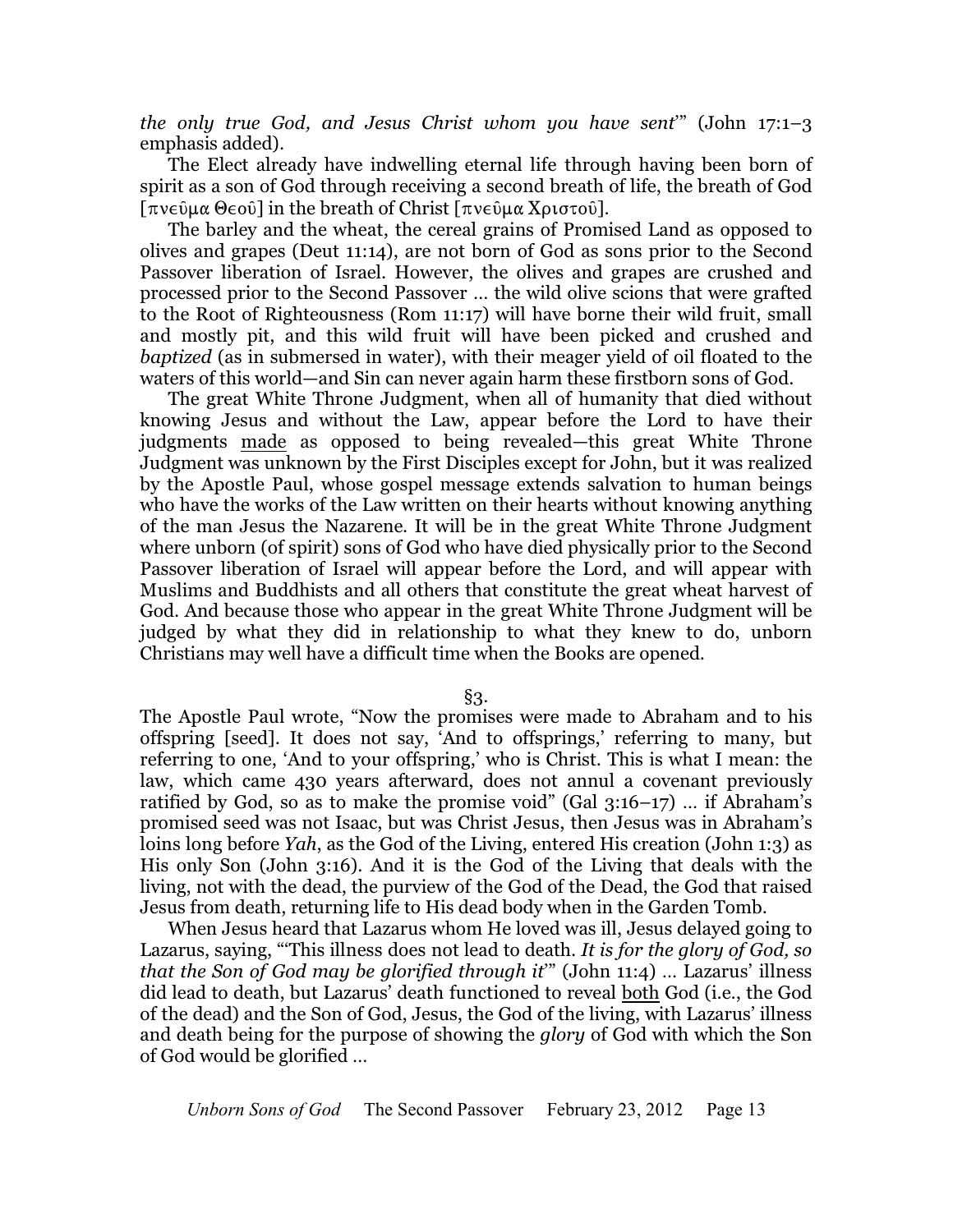The glory of God was seen by the prophet Ezekiel:

And above the expanse over their heads there was the likeness of a throne, in appearance like sapphire; and seated above the likeness of a throne was a likeness with a human appearance. And upward from what had the appearance of his waist I saw as it were gleaming metal, like the appearance of fire enclosed all around. And downward from what had the appearance of his waist I saw as it were the appearance of fire, and there was brightness around him. Like the appearance of the bow that is in the cloud on the day of rain, so was the appearance of the brightness all around. *Such was the appearance of the likeness of the glory of the LORD*. And when I saw it, I fell on my face, and I heard the voice of one speaking. (Ezek 1:26–28 emphasis added)

The glory of the Lord was the inner *bright fire* that represented indwelling eternal or heavenly life. The glory of humankind is now the inner *dark fire* of cellular oxidation of simple carbohydrates, with this *dark fire* originally given to the first Adam when *Elohim* [singular in usage — *Elohim* is the regular plural of *Eloah*, pronounced like *Allah*] breathed life into the man of mud's nostrils. And for every human person born of Woman, the root or source for this *dark fire* glory comes from the person's mother through Eve and from Adam, who received life from God; therefore, Paul wrote, "For a man ought not to cover his head, since he is the image and glory of God, but woman is the glory of man" (1 Cor 11:7).

Eve received her breath of life from the flesh of Adam—from the rib taken from the cage surrounding Adam's lungs, with ribs forming a metonymical expression for life as in Daniel's vision: "And behold, another beast, a second one, like a bear. It was raised up on one side. *It had three ribs in its mouth between its teeth*; and it was told, "Arise, devour much flesh" (Dan 7:5) … these three ribs represent the three lives that this demon is not able to devour, the lives of Christ Jesus and of the two witnesses; for upon the testimony of two or three a thing is established, thus upon the resurrection of the two witnesses (Rev 11:11) the defeat of Death, the fourth horseman of the Apocalypse and the fourth beast of Daniel chapter 7, is established, with this defeat seen when the fourth beast/king is dealt a mortal wound (Dan 7:11; Rev 13:3), with the Cross representing the image and likeness [the mark  $-\chi\xi s'$ , or *chi xi stigma*, from Rev 13:18] of this fourth beast. … The Antichrist—Satan cast from heaven and coming as a lamb with two horns claiming to be the Messiah—will require all who would buy and sell during the Endurance of Jesus, the last 1260 days before the Second Advent, to bear the tattoo of the cross on their hand and to believe that the cross represents Jesus and not the instrument on which Jesus was murdered. If Jesus had been killed with an axe, would His disciples represent Him with graven images of axes? And that is what the crucifix is, a graven image; for the mark of the beast can be read by those with wisdom:  $\langle \chi \rangle$  has long been the representation for *Christ* as in *Xmas* or in *Xians*. And into the 4<sup>th</sup>-Century, the cross was inscribed in the form of an "x" and in Latin characters, the Greek letter  $\langle \xi \rangle$  is written as an "x" whereas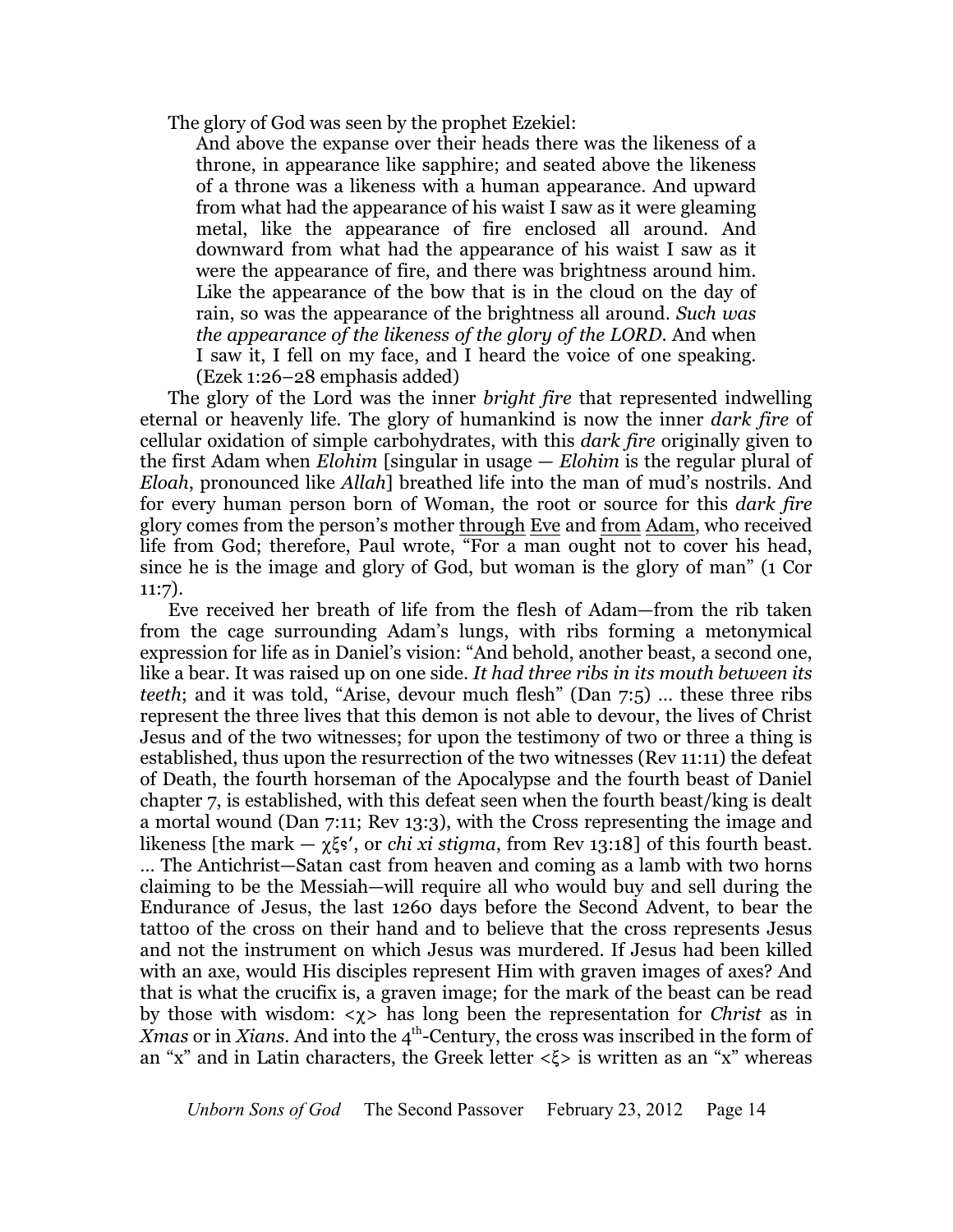the Greek letter *stigma* <s> was no longer in use except as the sign denoting the act of tattooing when John recorded his vision; hence, the mark of the beast can be read as the *tattoo* [s] of Christ's cross  $[\chi \xi]$ , the sign by which the Antichrist will mark those who worship him once the kingdom of this world has been given to the Son of Man, with the cross representing the mark of death, and with those who accept the tattoo of the cross marking themselves for death after they have been liberated from indwelling sin and death.

But returning to Lazarus: when sufficient time passed for Lazarus to die, Jesus went to where Lazarus was. Mary came to Jesus and told Him that if He had come sooner, her brother wouldn't have died. Jesus asked to see where they had lain Lazarus, and He told those at the tomb, a cave, to take away the stone blocking its entrance. Then,

Jesus lifted up his eyes and said, "*Father, I thank you that you have heard me. I knew that you always hear me, but I said this on account of the people standing around, that they may believe that you sent me*." When he had said these things, he cried out with a loud voice, "Lazarus, come out." The man who had died came out, his hands and feet bound with linen strips, and his face wrapped with a cloth. Jesus said to them, "Unbind him, and let him go." (John 11:41–44 emphasis added)

**Lazarus' death was to show to the living the glory, the life, the existence, of the God of the dead, the God who raises the dead** (John 5:21) so that the Son can give life to whom He will (same verse) by causing the perishable flesh to put on immortality.

Pause and consider: could Jesus have raised Lazarus from death without having asked that of the Father? We don't know and cannot know for certain because that is not what happened. Jesus did not overstep the bounds of His authority. What we know is that Jesus could have healed Lazarus of whatever was wrong while Lazarus still lived. We see this in Jesus restoring the high servant's ear that Peter lopped off (*cf.* John 18:10; Luke 22:50–51; Matt 26:51). So permitting Lazarus to die was not necessary for Jesus' glory to be seen. Rather permitting Lazarus to die was necessary for the Father's glory, existence, to be seen and known by Jesus' disciples who still did not understand what they should have.

Now, returning to what is self-evident but seems not to be understood by greater Christendom: breath is life, and life is in the living creature and is not the living creature. Breath is not personhood. However, a person's swallow breath [resting breath] has traditionally been used to express the glory of a breathing creature, thus distinguishing the living from the dead:

> The physically living creature/person has life represented by the breath of the creature/person;

> The spiritually living son of God, human or angelic, has indwelling life represented by the breath of God.

> Every human person has life that has come to the person from the first Adam;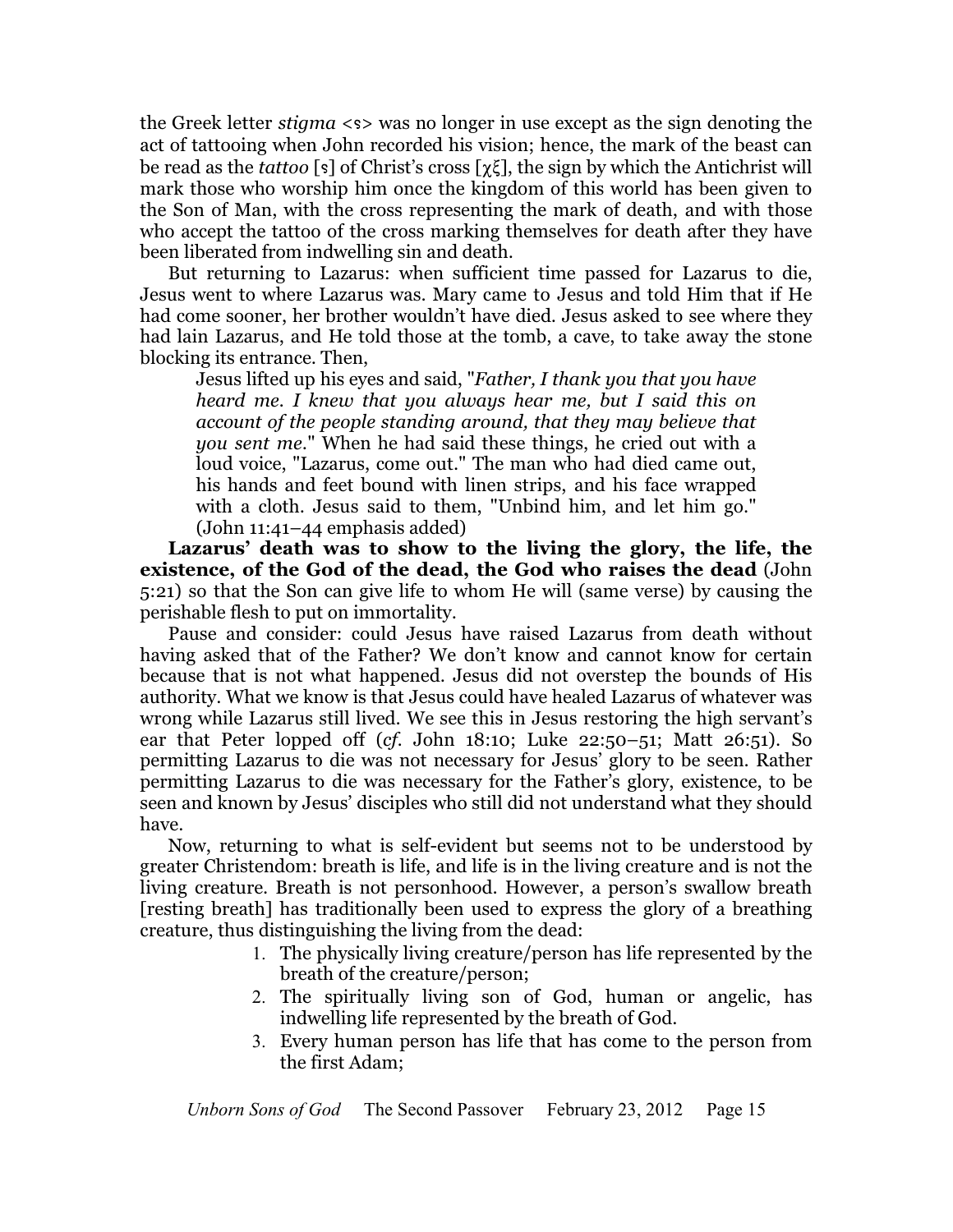Every human son of God has spiritual life that has come to the person from the last Adam, a life-giving spirit (1 Cor 15:45);

5. Prior to receipt of life coming from the first Adam through the person's father, a person is **not** a person but is an ovum in the womb of the woman, with the ovum holding the potential for life—and so it is with sons of God prior to the inner self of a person being raised from death through receipt of a second breath of life, the breath of God.

A person consists of the visible, physical [tangible] outer self and an invisible, not-physical inner self about which science can say little; for this inner self cannot be observed, cannot be measured, cannot be isolated from the body. It is easier to deny the existence of this inner self than to speak with certainty about what it is and how it responds to stimuli … this inner self is in the domain of religion and belief without evidence rather than being a subject for scientific inquiry—

The following is from *A Philadelphia Apologetic — 2012*, Chapter Three, Section 1:

A point on a two-dimensional plane would (if it could) perceive a cylinder as a circle: none of the cylinder's height (a third dimension) would be discernable. But because a point on a twodimensional plane perceives a cylinder as a circle doesn't make the cylinder any less tall, and if the point were to call a cylinder a circle, the point would merely illuminate the limitations that have been placed upon it. / Likewise, three-dimensional objects in a fourth dimension—space-time, a dimension necessary to allow for movement of entities possessing mass—will be unable to perceive evidence of life in another inclusive dimension; i.e., heaven. And that is what heaven is: a timeless supra-dimensional realm in which the four known forces exist as an unfurled primal force. It is the dimension that exists on the other side of a sudden creation, a dimension in which all living entities must function as one entity in a similar way to how cells in a human being function together to produce one person. Timelessness dictates that what-is must coexist with what-was and what-will-be, and in this analogy, disobedience or lawlessness is like a cancerous tumor. Because of conflicting values, disobedience produces paradoxical gridlock in a timeless realm, and as such, must be eliminated whenever found. Thus, denying the existence of an inclusive dimension and a supreme deity reveals the limitations placed upon the thoughts of the person doing the denying. / Nietzschean antinomianism is both valid observation and a revealing of how little is culturally known about the God of Abraham, Isaac, and Jacob; it can be likened to a point both describing a cylinder in two dimensions and denying the cylinder's existence in an unperceived third dimension. / Although that point on a two dimensional plane when encountering a

*Unborn Sons of God* The Second Passover February 23, 2012 Page 16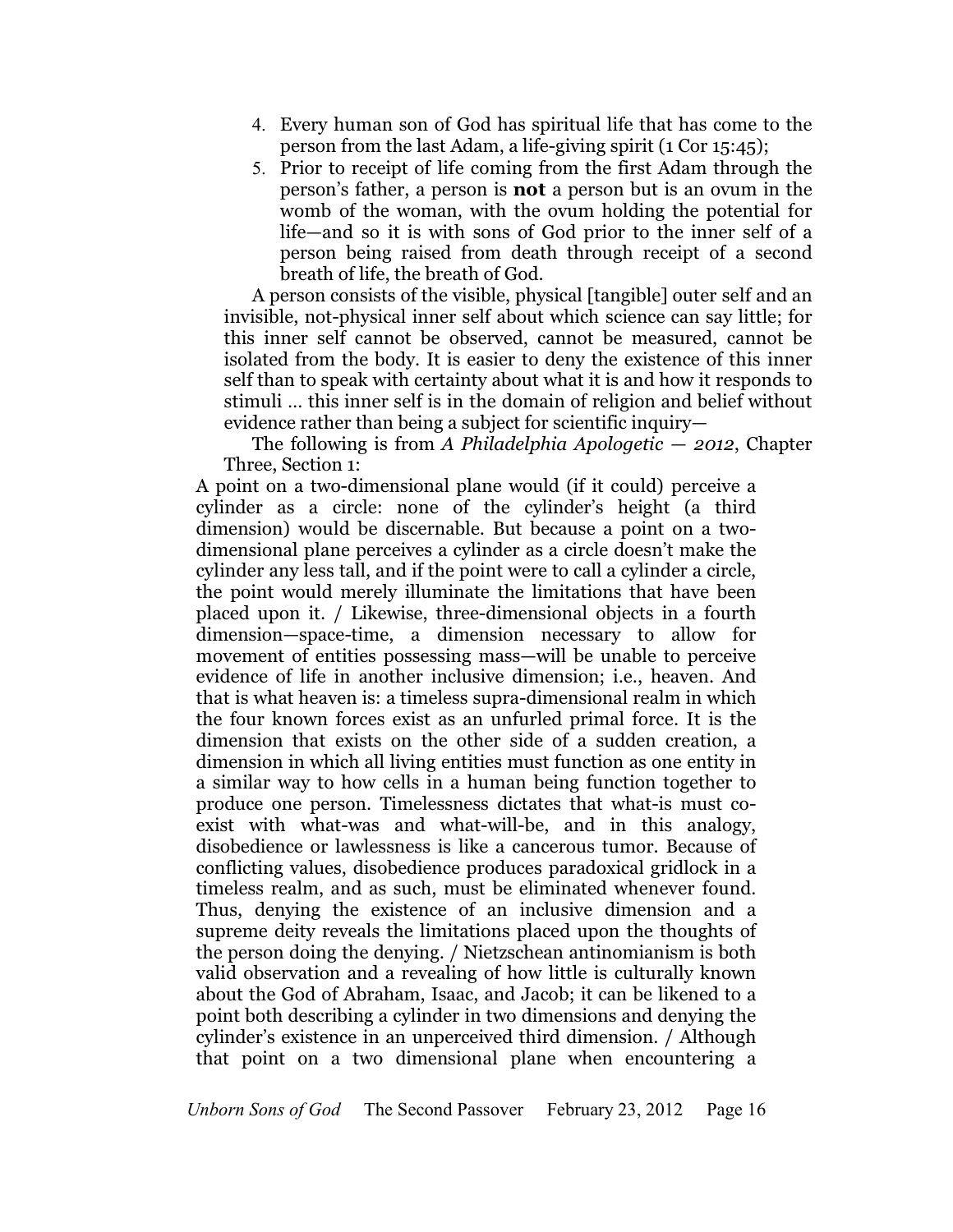cylinder would not be able to perceive any of the cylinder's height, if the cylinder cast its shadow onto the two dimensional plane, that point could determine the cylinder's height by observing where the light was and where the light was absent (or where it was dark). However, the shadow would be meaningless unless the point knew to attach significance to the presence and absence of "light," which would through the cylinder's shadow reveal to the point the height of the "circle" (the point would not have a word for a "cylinder").

If scientific inquiry precludes evil coming from a non-physical source such as the Adversary; precludes evil coming from a source that cannot be observed and measured, then scientists makes themselves like points on a two-dimensional plane trying to describe a cylinder … in the present American political season, one candidate is being chastised by the media for assigning certain actions to the devil. In the  $21<sup>st</sup>$ -Century, to believe in the devil is, for the intelligentsia of the nation, to believe in superstitions and the tooth fairy. To believe in the devil makes the one who believes an *outlier*, a person who lives outside the boundaries of mainstream belief and thought. Yet not believing in the Adversary is a classical example of a two dimensional point calling a cylinder a circle.

Poverty does not produce evil, nor does poverty cause men to murder other men or men to rape women. Evil does. And evil doesn't come from physical causes, for evil is not a physical thing: it is a mindset, a mental topography that belongs to the Adversary, and a mental landscape that is equally comfortable supporting both rich and poor. It is as a trampoline under the feet of a person: whomever bounces on this mindset bounces higher than the person walking on solid ground, and falls farther and faster than the person walking as Jesus walked.

But a mindset cannot be seen until it is manifested in deeds—and it is the deeds of a person that reveal whether the person walks in the light or in darkness. It is the deeds of the evildoer that get noticed, that courts address, that psychologists seek to correct. But without understanding that the deeds of the person sprout as weeds or wheat from the mental topography of the person, that to modified deeds the mental landscape of the person must be reshaped and resurfaced through a change of ownership, the window dressing of pop psychology or drug induced lethargy never gets to the core of the problem: the evildoer lives in the dark shadow of unbelief producing disobedience. The evildoer is the son of disobedience (Eph 2:2–3) through being consigned to disobedience (Rom 11:32). And evil is really nothing more than mingling the sacred with the profane as in eating the fruit of the Tree of the Knowledge of Good and Evil.

The above concept is expressed in the continuation of the *APA—2012* passage: Now move to more dimensions: human beings are not points on a two dimensional plane, but rather, they are enlivened jars of clay in four dimensions. But human beings will have no more knowledge of what occurs in another dimension—heaven—than a point on a two dimensional plane has of height. Only through shadows can human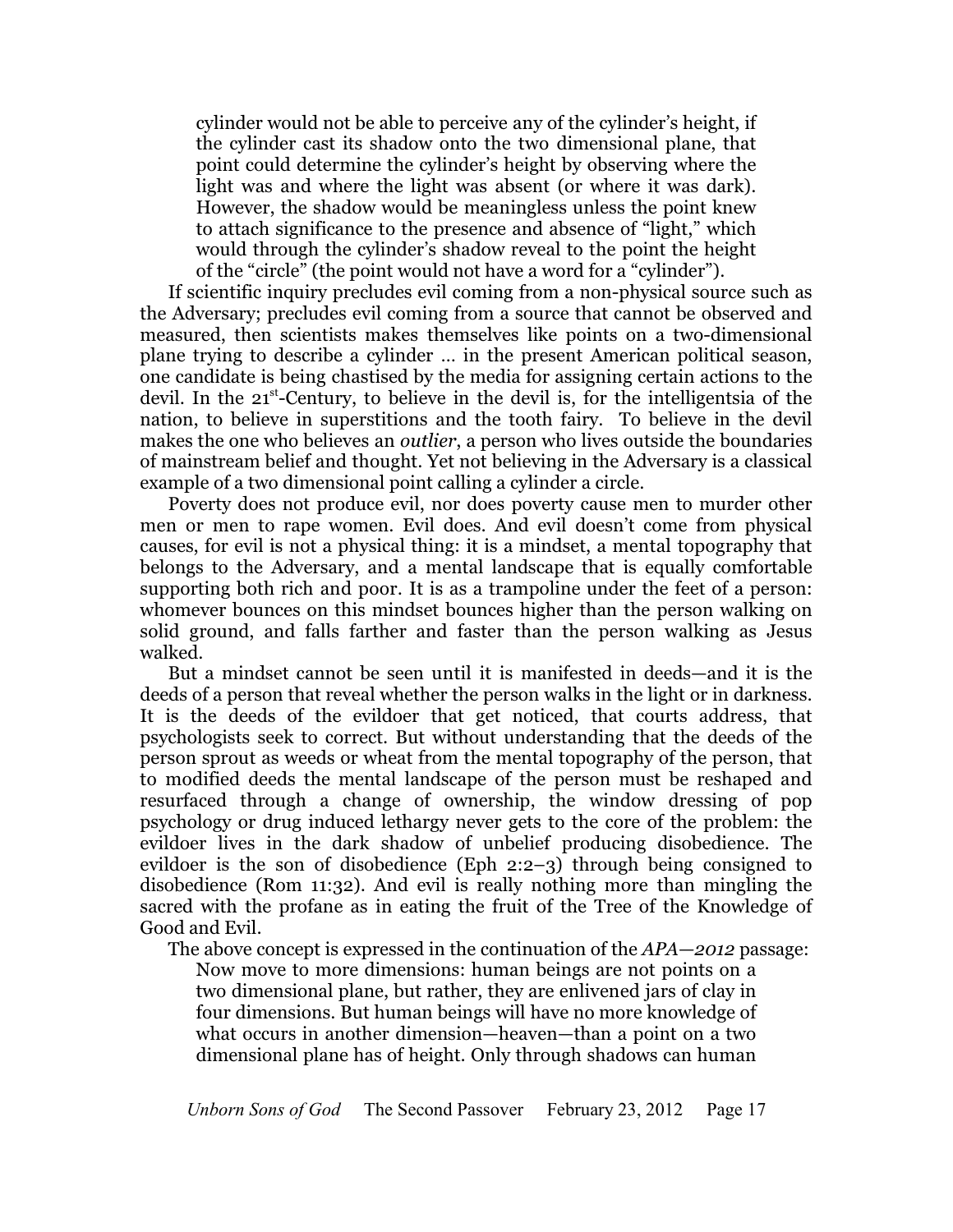beings "see" into the heavenly realm, but these shadows are not cast upon the earth's geography … shadows made in the heavenly realm are cast upon the mental topography (mental landscape) of humankind, with this mental topography revealed though the actions or acts of fleshly human beings. Unrighteousness is, now, spiritual darkness stemming from something or someone in the heavenly realm blocking the "light" that is God. And it is the prince of this world that blocks that light. Therefore, the visible things that have been made—the left hand enantimers—reveal the invisible things of God as the physical precedes the spiritual. The first Adam, a clay corpse before the Lord breathed into his nostrils the breath of life, serves as the visible, physical shadow and copy of the last Adam, a living human being before the divine breath of the Father  $\lceil \pi v \in \hat{\mathfrak{g}} \times \hat{\mathfrak{g}} \times \hat{\mathfrak{g}} \times \hat{\mathfrak{g}} \times \hat{\mathfrak{g}} \times \hat{\mathfrak{g}} \times \hat{\mathfrak{g}} \times \hat{\mathfrak{g}} \times \hat{\mathfrak{g}} \times \hat{\mathfrak{g}} \times \hat{\mathfrak{g}} \times \hat{\mathfrak{g}} \times \hat{\mathfrak{g}} \times \hat{\mathfrak{g}} \times \hat{\mathfrak{g}} \times \hat{\mathfrak{g}} \times \hat{\mathfrak{g}} \times \hat{\mathfrak{g}} \times \hat{\mathfrak{g}} \times \hat{\$ second life, a spiritual life—as the right hand enantimer—within the same mortal tent of flesh as was born of water from the womb of Mary. The first Adam and the last Adam are enantiomorphs, with chirality being the central metaphor informing typological exegesis [*of Scripture*].

The visible, physical things that have been made precede and reveal the invisible, spiritual things of God (Rom 1:20; 1 Cor 15:46); hence the breath of life that *Elohim* [singular in usage] breathed into Adam's nostrils forms the type and copy of the breath of God  $[\pi v \in \mathfrak{g} \times \mathfrak{g}]$  that the man Jesus the Nazarene received from the Father (Matt 3:16), thereby raising the inner self of the man Jesus the Nazarene from death. And once the breath of God descended upon Jesus in the form of a dove, the breath of God was *in* the man Jesus as the breath of the first Adam is in every human person.

Because the breath of God in the form of a dove lit and for John the Baptist, remained visibly with Jesus, the first disciples who received the Holy Spirit [πνεῦμα ἄγιον — *pneuma hagion* or *breath holy*] when Jesus breathed on the ten (John 20:22) received the same breath of God [ $\pi$ νεῦμα Θεοῦ] that had descended in the form of the dove in the breath of Christ  $\lceil \pi v \in \hat{\mathfrak{g}} \times \mathfrak{g}(\sigma \circ \hat{\mathfrak{g}})$ , with this pattern forming the reality of Eve receiving life from the breath of *Elohim* in the flesh of Adam when the rib was taken from Adam's side [ribcage].

The preceding needs repeated for pedagogical reasons: the breath of life was only given to human beings one time, with this time being when *Elohim* [singular in usage] breathed life into the nostrils of the man of mud. The breath of God is only given to sons of God one time, with this one time being when the breath of God  $\lceil \pi v \in \hat{\mathfrak{g}} \times \hat{\mathfrak{g}} \times \hat{\mathfrak{g}} \times \hat{\mathfrak{g}} \times \hat{\mathfrak{g}} \times \hat{\mathfrak{g}} \times \hat{\mathfrak{g}} \times \hat{\mathfrak{g}} \times \hat{\mathfrak{g}} \times \hat{\mathfrak{g}} \times \hat{\mathfrak{g}} \times \hat{\mathfrak{g}} \times \hat{\mathfrak{g}} \times \hat{\mathfrak{g}} \times \hat{\mathfrak{g}} \times \hat{\mathfrak{g}} \times \hat{\mathfrak{g}} \times \hat{\mathfrak{g}} \times \hat{\mathfrak{g}} \$ received life from the wound in Adam's side from which a rib was taken, the Christian Church received heavenly life from the wound in the side of Christ Jesus at Calvary, with this life being received when Jesus breathed on ten of His first disciples (John 20:22). When unborn Christians are born filled with spirit at the Second Passover liberation of Israel, they will receive the breath of God and indwelling eternal life in the breath of Christ. The same pertains when the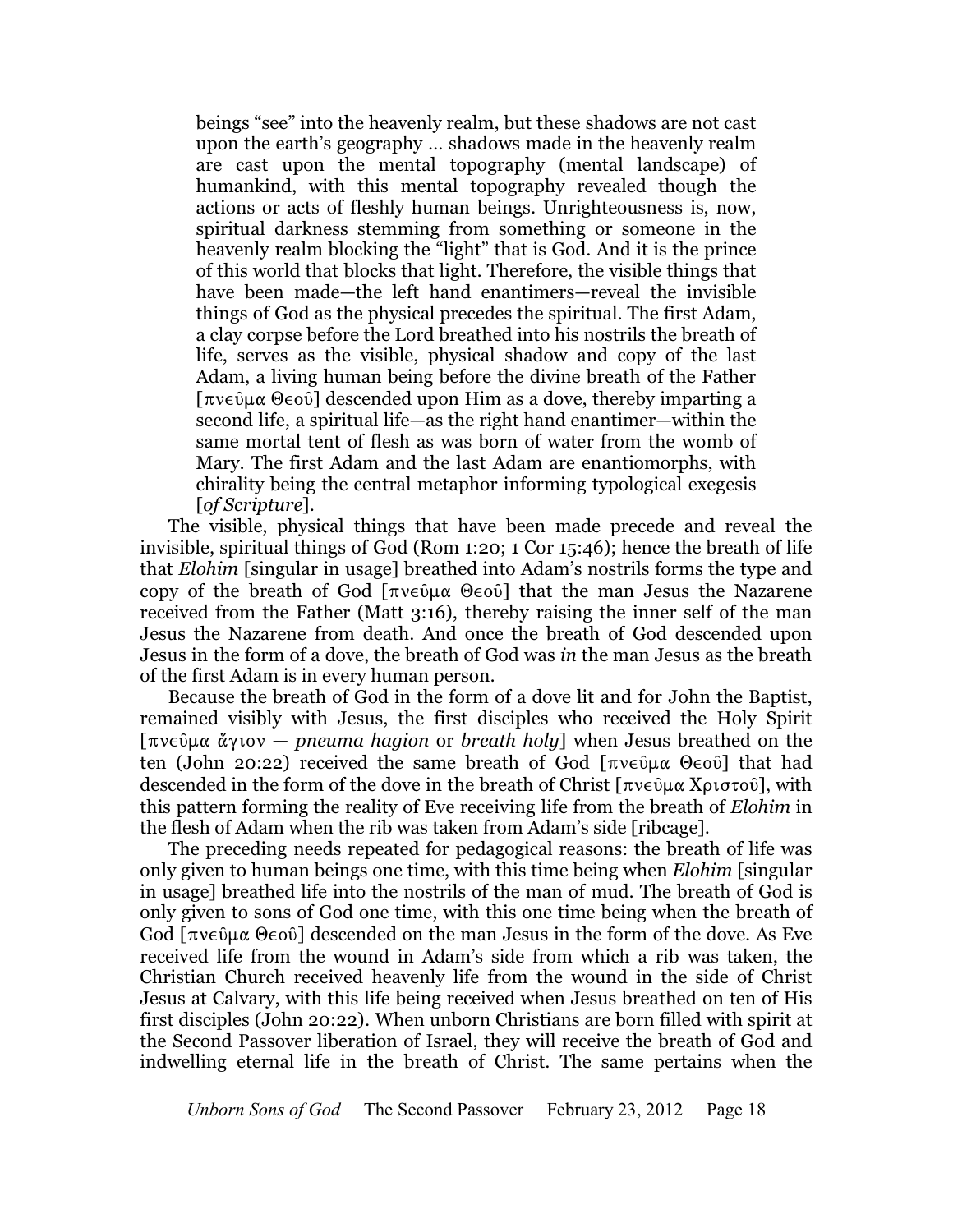kingdom of this world is given to the Son of Man and Christ Jesus baptizes the world in spirit (Matt 3:11) through pouring out His spirit, as the spirit of the God of the living, on all flesh (Joel 2:28) … His spirit, His breath will be a holy spirit  $[\pi v \in \hat{v} \mu \alpha \, \hat{\alpha} \gamma v \sigma v]$ .

The breath of God [ $\pi$ νεῦμα Θεοῦ] was in [inside-of, or within] the life of Jesus throughout His earthly ministry, with the life of Jesus being sustained physically by the breath He breathed into and out of His lungs. The breath of God  $[\pi v \epsilon \hat{v} \mu \alpha]$  $\Theta$  $\epsilon$ <sup>o</sup> $\theta$ ] made alive the inner self  $\phi$   $\psi$   $\phi$  — *psuche*, usually translated as *soul*] of Christ Jesus, who had life/glory with the Father in the beginning (John 17:5), and who asked to have this glory returned to Him … this glory, this initial glory will be a different glory than that Jesus received when the breath of God  $[\pi v \epsilon \hat{\mu} \mu \alpha \Theta \epsilon o \hat{\nu}]$ descended upon Him as a dove. The glory that He asked to have returned was the glory He had as the Logos  $\delta \Delta \phi$  who was God  $\delta$   $\delta$  and who was with the God  $\lceil \tau \delta v \Theta \epsilon_0 v \rceil$  in the beginning (John 1:1). And when He received the glory He had before, the basis in Scripture was established for the breath of God  $\lceil \pi v \epsilon \hat{v} \mu \alpha \rceil$  $\Theta$ εού] to be in the breath of Christ [πνεύμα Χριστού], with these two breaths functioning as one breath of God, one life-giving spirit that raises the dead and sustains the living.

Every *saint* will be born of spirit, with <*spirit*> being the English linguistic icon used for the Greek icon πνεύμα *[pneuma* as in *pneumatic tools* or *pneumonia*], with the icon *spirit* entering English from the Latin icon *spîritus*, meaning "breath" or the "breath of a god" … in moving from Greek to Latin, *spiritus* is a good translation of  $\pi v \in \mathcal{W}$ . But in moving from Latin to English, *spirit* doesn't convey the Greek meanings assigned to  $\pi$  ve $\hat{\mu}$  at the English icon *breath* does, though.

When the life of a breathing creature is in its blood, the medium that conveys oxygen molecules to individual cells within the creature, the life of the breathing creature is also in its breath. Thus, both *blood* and *breath* become metonymic naming icons for all that life entails within a *nephesh*: it is because *breath* is a metonymical naming icon for life that *ribs* can also represent life. And to have *life* within life is seen in Eve, the mother of all living persons—and is seen when Adam knew his wife and Eve bore a son, Cain.

The breath or life of Adam was in Eve as her breath, her life, but then Adam was additionally in Eve when the man *knew* his wife so Adam is doubly in the woman as her life and her reproductive head.

To understand the relationship between the Father and the Son and how it is that the Father is in the Son; to understand the relationship between the Son and the Church and how it is that the Son is in every born-of-God Christian (John 17:23), the Christian must understand the relationship that existed in the beginning between a man and a woman, the relationship that serves as the visible shadow and type of invisible [unseen] spiritual relationships—

The relationship that a man has with his wife in marriage, not outside of marriage, is based on lawful penetration … a false modesty hinders discussion of marriage, a modesty that has a man *knowing* his wife when the man enters his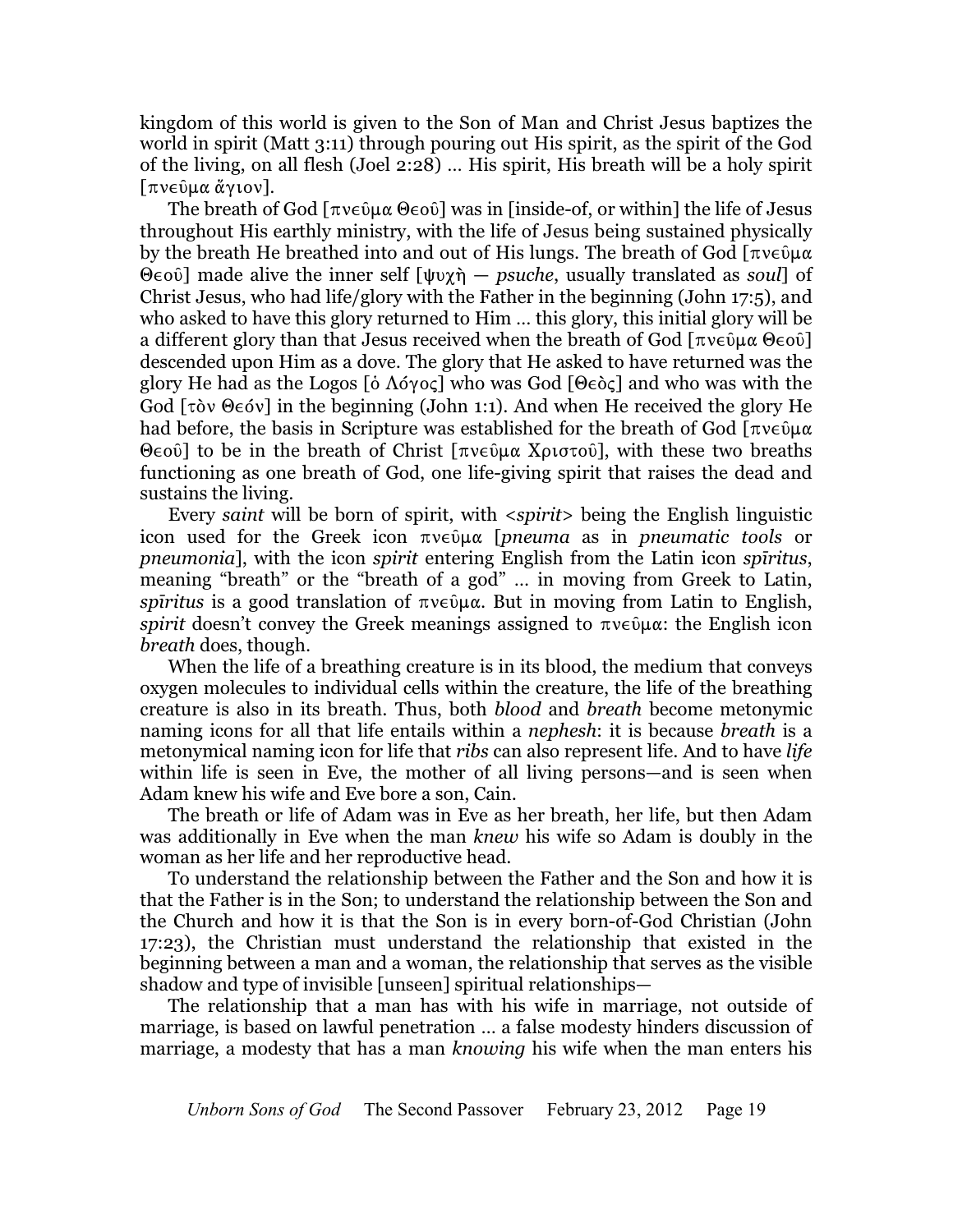wife, but *knowing* doesn't convey the sense of penetration that comes with *entering*, and without that sense of penetration, spiritual birth is more difficult to understand; for human birth is thought-of as an exiting, not an entering.

Marriage as a word [signifier or linguistic icon] has recently seen a shifting of linguistic objects, with *marriage* now being any form of a civil union sanctioned by a governing authority … before God, there can never be "marriage" between a man and a man, or between a woman and a woman; for marriage represents the godly and lawful relationship that sees the breath or life of the Father in the breath or life of the Son as the breath or life of the Son is in His disciple. Human biology precludes the consummation of any marital relationship other than by the reproductive head of a man in his wife, thereby signifying that the man is the head of his wife.

A man is not the head of another man, nor is a woman the head of another woman, nor is a man the head of any woman other than his wife—sexual intercourse between a man and a prostitute doesn't make a marriage even though these two have been joined together as one flesh. … It is in a man laying with another man as a man lays with a woman that human governance is seen; for when Israel asked Samuel for a king, Samuel warned the people,

These will be the ways of the king who will reign over you: he will take your sons and appoint them to his chariots and to be his horsemen and to run before his chariots. And he will appoint for himself commanders of thousands and commanders of fifties, and some to plow his ground and to reap his harvest, and to make his implements of war and the equipment of his chariots. He will take your daughters to be perfumers and cooks and bakers. He will take the best of your fields and vineyards and olive orchards and give them to his servants. He will take the tenth of your grain and of your vineyards and give it to his officers and to his servants. He will take your male servants and female servants and the best of your young men and your donkeys, and put them to his work. He will take the tenth of your flocks, and *you shall be his slaves*. And *in that day you will cry out because of your king, whom you have chosen for yourselves, but the LORD will not answer you in that day*. (1 Sam 8:11–18 emphasis and doubled emphasis added)

In rejecting the Lord as Israel's king, the people of Israel formed an ungodly union with themselves to rule themselves through a king as a precursor to ruling themselves by popular vote three millennia later. This ungodly coupling was for the people's harm, not for their good, with the seed of this ungodly coupling, a king, taking a tithe of all Israel had as well as the choicest of Israel's sons and daughters. But Israel would love its king as a man loves another man until Israel hated its king as a man hates the man who has defiled him. However, the Lord refused to listen to the people of Israel, but dwelt only with the king for in the king was all of the life of Israel.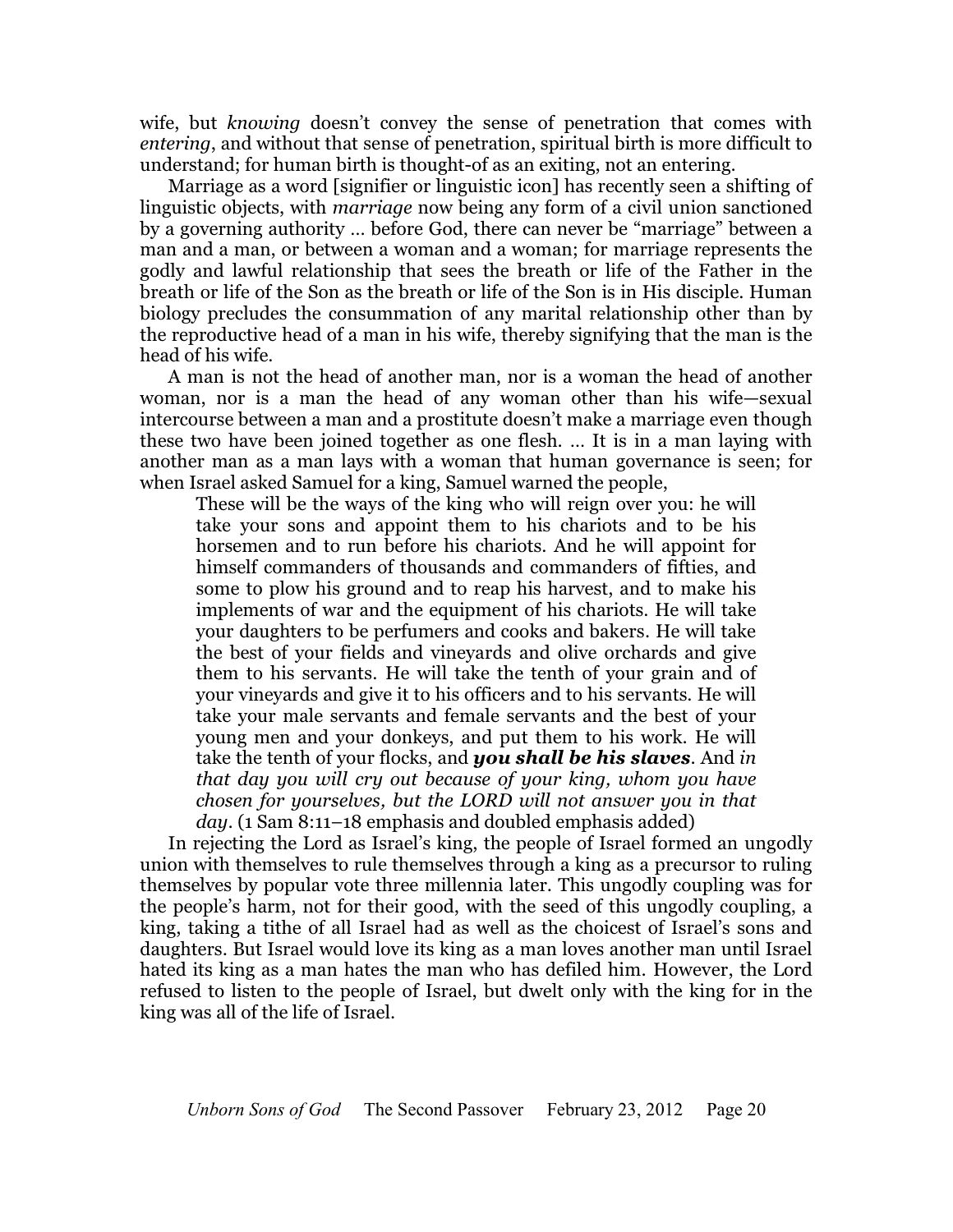In rejecting God and choosing to be ruled by a king as other nations—all sons of disobedience—were ruled by kings, Israel reduced itself to being a man who was the property-of and subject to another man to do with as he pleased.

The people of Israel were reduced to being their capital city …

In marriage between a man and a woman, *the woman becomes to the man as the fleshly body of a person is to the inner self* [again,  $\psi$ <sub>)</sub> [of the person. In marriage, the woman bears her husband's child, doing for her husband what he cannot do for himself as a person's hands do for the person's inner self what the inner self cannot do for itself. In marriage, the head of the man is in the woman as the soul of a person temporarily dwells in the fleshly body, a relationship that is further expanded through realization that the life-sustaining breath that was in Eve and that has since come to every human person from Eve did not come directly from God but came directly from Adam in whose nostrils *Elohim* [singular in usage] had breathed the breath of life (Gen 2:7). Thus, Adam was always in Eve in the form of his breath for as long as Eve lived. Therefore, when Adam "knew" Eve (Gen 4:1), Adam was physically in Eve via his breath and temporarily in Eve through the man *knowing his wife*: Adam was both the life and the head of his wife, a doubled relationship that the Apostle Paul understood when he wrote to the holy ones at Corinth:

But I want you to understand that the head of every man is Christ, the head of a wife is her husband, and the head of Christ is God. Every man who prays or prophesies with his head covered dishonors his head, but every wife who prays or prophesies with her head uncovered dishonors her head, since it is the same as if her head were shaven. For if a wife will not cover her head, then she should cut her hair short. But since it is disgraceful for a wife to cut off her hair or shave her head, let her cover her head. For a man ought not to cover his head, since he is the image and glory of God, but woman is the glory of man.  $(1 \text{ Cor } 11:3-7)$ 

*If a wife will not cover her head, she should cut her hair short*—hair is not the covering that Paul references as a simple substitution of "hair" for "covering" discloses. The Christian wife has doubled headship, with Christ Jesus being one Head (the Head of her inner self) and with her husband being her other head; i.e., the head of her outer self.

When the people of Israel rejected the Lord as their sovereign, the people of Israel placed themselves under a human sovereign, who in turn was under the prince of this world as his slave, a son of disobedience: the people of Israel were doubly enslaved by the Adversary. And the concept of doubled headship is seen in the dead  $\lceil \text{to} \rangle$  veronctors burying the dead  $\lceil \text{to} \rangle$  veronctors of themselves (Matt 8:22) … if the dead can still die, then the dead have lifeless inner selves dwelling in temporarily living tents of flesh that will die and must be buried. Hence, every person is under doubled headship, with an unborn son-of-God as a son of disobedience choosing to place itself under the headship of the Lord but not being able to fully do so because of the lack of spiritual birth.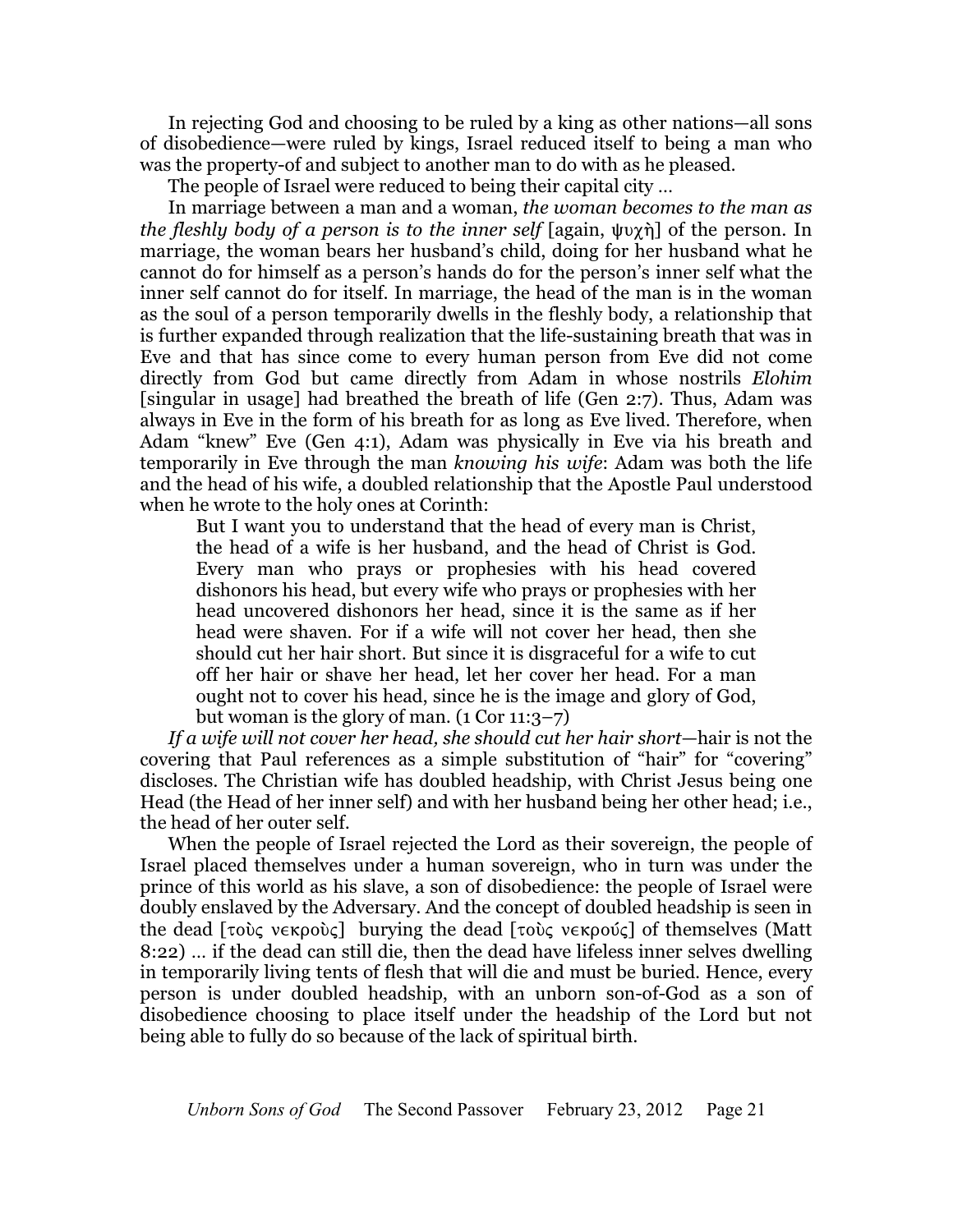The preceding is key to understanding the Second Passover liberation of Israel: a person, any person since the barrier of circumcision has been abolished (Eph 2:14–16) can be a son of God and of the commonwealth of Israel. Any person can choose to live as a Judean, keeping the Commandments of God—but this isn't true. Only the person whom the Father has drawn from this world (John 6:44) by giving to this person the earnest of His spirit can keep the Commandments. Paul writes,

For those who live according to the flesh set their minds on the things of the flesh, but those who live according to the Spirit set their minds on the things of the Spirit. For to set the mind on the flesh is death, but to set the mind on the Spirit is life and peace. For *the mind that is set on the flesh is hostile to God, for it does not submit to God's law; indeed, it cannot*. Those who are in the flesh cannot please God. *You, however, are not in the flesh but in the Spirit, if in fact the Spirit of God dwells in you. Anyone who does not have the Spirit of Christ does not belong to him*. But if Christ is in you, although the body is dead because of sin, the Spirit is life because of righteousness. If *the Spirit of him who raised Jesus from the dead dwells in you, he who raised Christ Jesus from the dead will also give life to your mortal bodies through his Spirit who dwells in you*. (Rom 8:5–11 emphasis added)

The mind of the son of disobedience is set on the things of the flesh and does not and indeed cannot submit to God's Law, or so wrote Paul. But those who are sons of God have the spirit of Christ in them and can truly keep the Commandments, which are not burdensome (1 John 5:3) for those who have been born of God.

However, because the barrier of circumcision was abolished by Christ Jesus at Calvary, any person can profess that Jesus is Lord and believe that the Father raised Jesus from death and can come near to God even though the person is not born of God. The person who approaches near to God by professing that Jesus is Lord will do the best he or she can to keep his or her mind on the things of God and not on fleshly things such as the politics of this world, or what the wealth of this world can buy the person. Yet, the person as an unborn firstborn son-of-God straddles life [the things of God] and death [the things of this world] as Eve ate the fruit of the Tree of the Knowledge of Good and Evil, and hence sinned. The person cannot save him or herself and remains dependent upon the Father and the Son calling this person from the world—and the love of the person who has voluntarily come near to the Father and the Son without having been called will be returned to the person through the Son baptizing those who claim to be His in His breath/spirit prior to when the kingdom of this world is taken from the spiritual King of Babylon (see Isa 14:4) and given to the Son of Man, Yes, a ransom must be paid for these persons who have not been individually called through being foreknown by the Father, with this ransom being the death of uncovered firstborns (all of whom belong to the God of the living) on the Second Passover.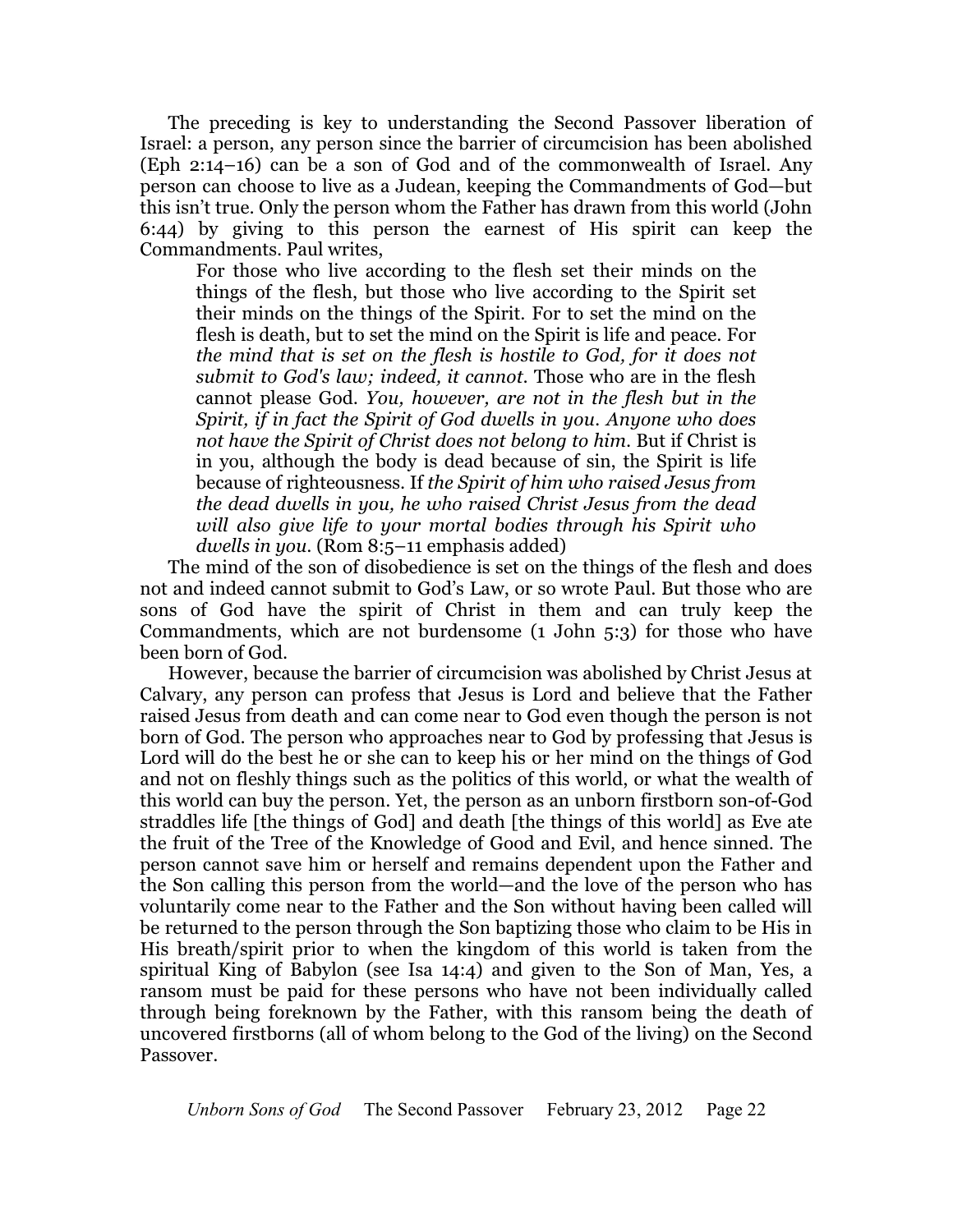The dead belong to the God of the dead, the Father, but the living belong to the God of the living, the God of Abraham, Isaac, Jacob (Matt 22:32). And it is the living that opens wombs, not the dead, with the first to open the womb belonging to the God of the living to do with as He desires while they live—this includes taking their lives.

The dead belong to the Father to do with as He pleases, with there being no judgment on the dead until they live or live again and come under the authority of the God of the living, Christ Jesus, to whom all judgment has been given (John 5:22). John records Jesus saying, "'Truly, truly, I say to you, whoever hears my word and believes him who sent me has eternal life. He does not come into judgment, but has passed from death to life'" (*v.* 24) … because there is no judgment upon the dead who have never received eternal life, the dead pass from death to life without condemnation. However, judgment is now upon the house of God (1 Pet 4:17) and shall not leave the house of God until all have been judged by the things they have done in the flesh, with the judgments of firstfruits revealed when Christ Jesus returns and with the judgments for the remainder of humanity made in the great White Throne Judgment.

§4.

Christ is the Head of every Christian man as well as the Head of the Christian woman's inner self that is a living son of God—and the Christian's hair becomes the symbol of Christ being the Head of the Christian's inner self. Hair length now discloses difference between the son-of-God that dwells in a male tent of flesh and the son-of-God that dwells in a female tent of flesh, with the man's short hair being symbolic of physical circumcision and with the woman's long hair being symbolic of her lack of physical circumcision. Then to the married Christian woman's head a separate covering is added that is symbolic of her relationship with her husband.

Because Paul understood this doubled headship that is over the woman, he continued in his epistle to the Corinthians:

For man was not made from woman, but woman from man. Neither was man created for woman, but woman for man. *That is why a wife ought to have a symbol of authority on her head, because of the angels*. Nevertheless, in the Lord woman is not independent of man nor man of woman; for as woman was made from man, so man is now born of woman. And all things are from God. Judge for yourselves: is it proper for a wife to pray to God with her head uncovered? Does not nature itself teach you that if a man wears long hair it is a disgrace for him, but if a woman has long hair, it is her glory? For her hair is given to her for a covering. (1 Cor 11:8–15 emphasis added)

Yes, a woman's hair is given to her for one covering for which she does no work to obtain though considerable work to maintain, but because the woman has doubled headship, for the sake of the angels she will wear a covering over her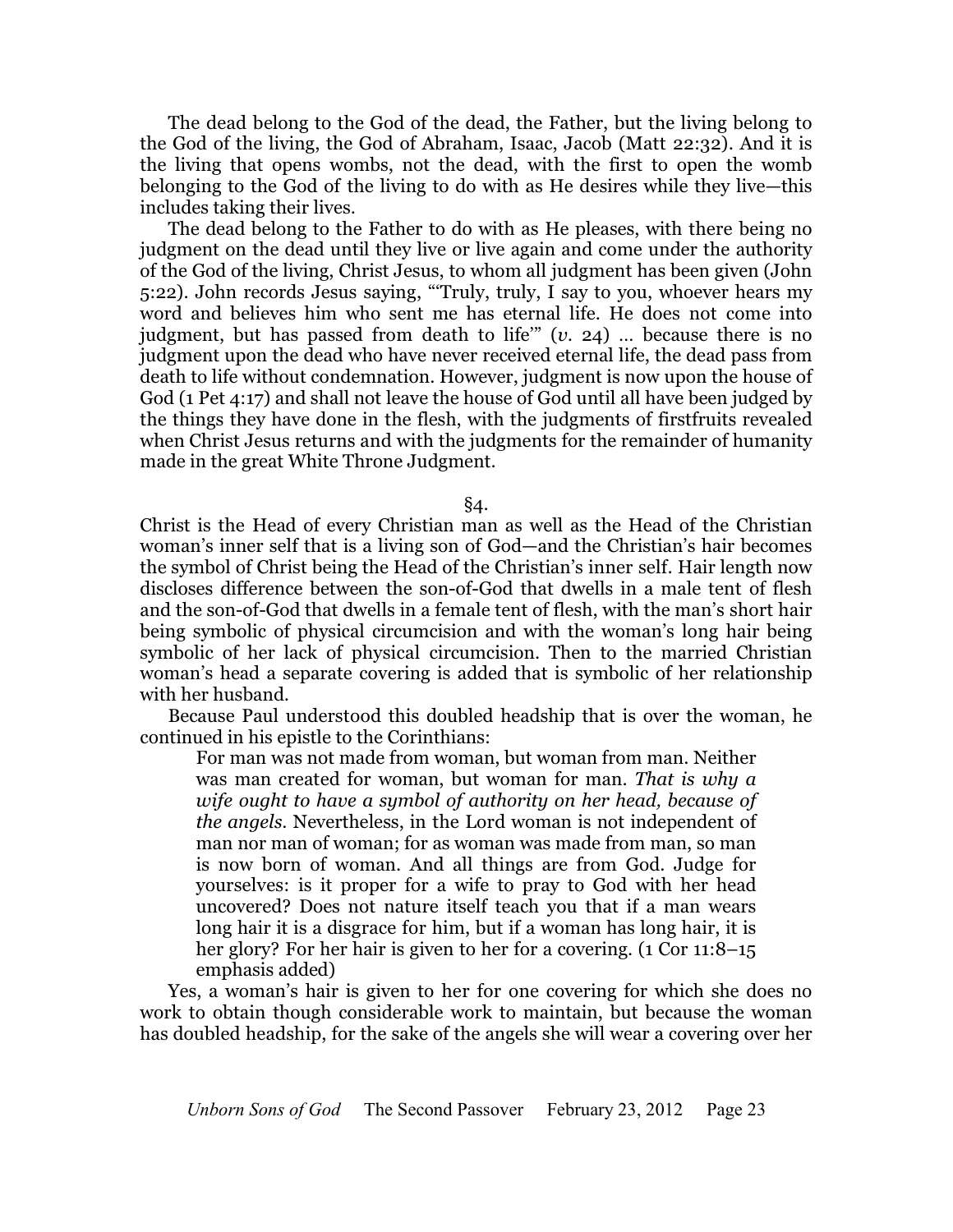hair—a covering she has made with her hands—or she might as well go around with her hair shorn.

The concept of the Woman—the last Eve—having doubled headship over Her is imbedded in receipt of a second breath of life, the breath of God in the breath of Christ; for the Christian Church occupies the position of the Woman, not the Man.

When Pharisees attempted to test Jesus [to trap Him] by asking if it was lawful to divorce one's wife for any cause (Matt 19:3), Jesus responded,

Have you not read that he who created them from the beginning made them male and female, and said, "Therefore a man shall leave his father and his mother and hold fast to his wife, and the two shall become one flesh"? So they are no longer two but one flesh. What therefore God has joined together, let not man separate. (Matt 19:4–6)

The assumption Anabaptists make—an assumption that has marginalized them—is that every marriage made between a man and a woman is joined together by God when this is not the case … to repeat, in the beginning was the Logos [o  $\Lambda$ óyoç] who was God [ $\Theta$  $\epsilon$ òç] and who was with the God [ $\tau$ òv  $\Theta$  $\epsilon$ óv] (John 1:1), with these two joined together in the Tetragrammaton *YHWH* as Adam was joined to Eve in marriage. But as the Pharisees noted, Moses gave Israel divorce: "They said to him, 'Why then did Moses command one to give a certificate of divorce and to send her away"" (Matt 19:7).

Moses gave Israel divorce because of hardness (Matt 19:8) that prevented the Logos from penetrating the hearts of Israel as a man would penetrate his bride … the hardness of Israel's hearts was so great that the Creator-of-everything-thathas-been-made could not penetrate them so that He could become their Head—

And how hard were the hearts of Israel, really, beyond rejecting the Lord as their sovereign?

The word of the LORD came to me [Ezekiel]: Son of man, there were two women, the daughters of one mother. They played the whore in Egypt; they played the whore in their youth; there their breasts were pressed and their virgin bosoms handled. Oholah was the name of the elder and Oholibah the name of her sister. They became mine, and they bore sons and daughters. As for their names, *Oholah is Samaria, and Oholibah is Jerusalem*. / Oholah played the whore while she was mine, and she lusted after her lovers the Assyrians, warriors clothed in purple, governors and commanders, all of them desirable young men, horsemen riding on horses. She bestowed her whoring upon them, the choicest men of Assyria all of them, and she defiled herself with all the idols of everyone after whom she lusted. *She did not give up her whoring that she had begun in Egypt; for in her youth men had lain with her and handled her virgin bosom and poured out their whoring lust upon her*. Therefore I delivered her into the hands of her lovers, into the hands of the Assyrians, after whom she lusted. These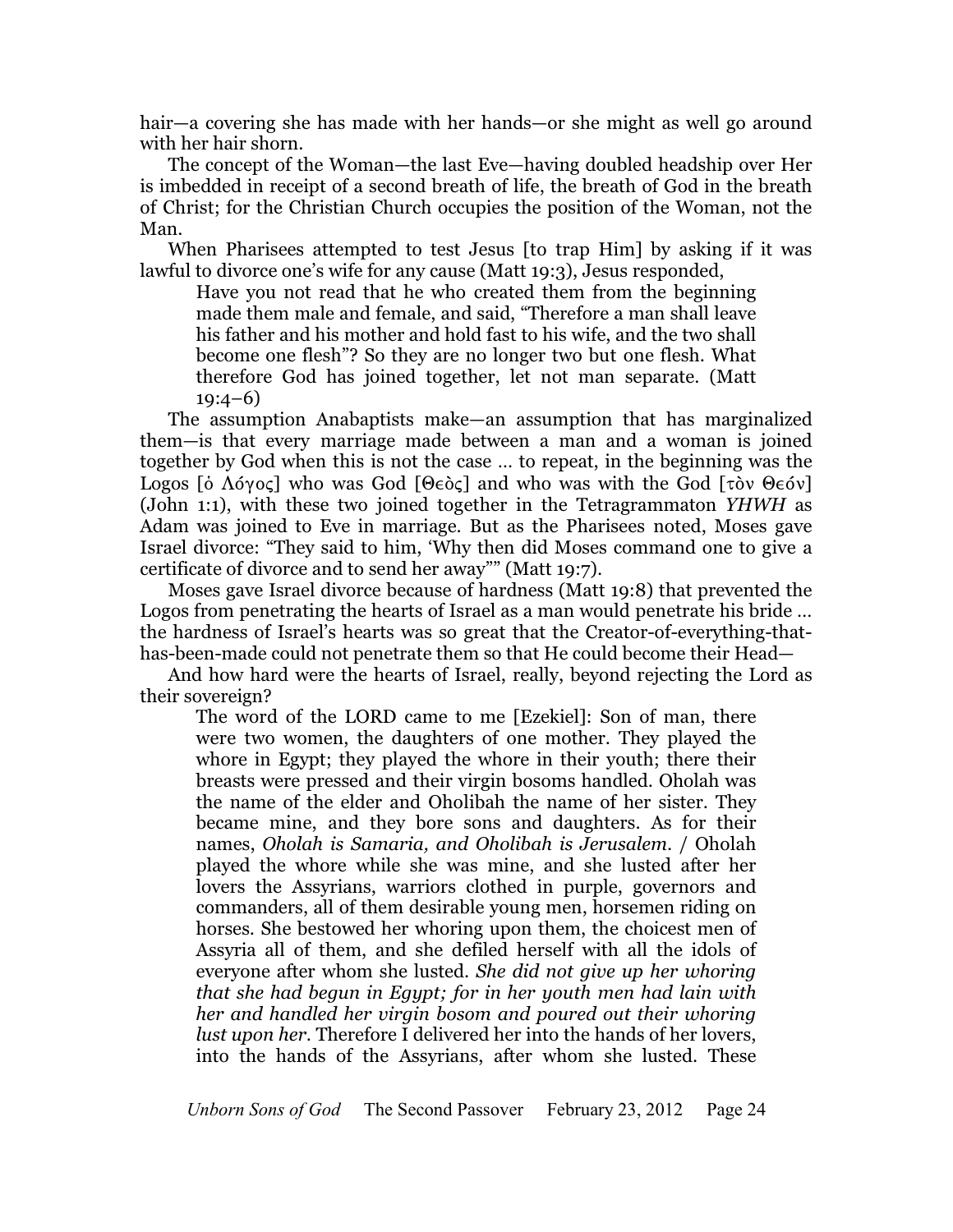uncovered her nakedness; they seized her sons and her daughters; and as for her, they killed her with the sword; and she became a byword among women, when judgment had been executed on her.

Her sister Oholibah saw this, and she became more corrupt than her sister in her lust and in her whoring, which was worse than that of her sister. (Ezek 23:1–11 emphasis added)

As filled with idolatry as Samaria was, Jerusalem was worse; for Jerusalem had ceased to circumcise its children—

Behold, the days are coming, declares the LORD, when I will punish all those who are circumcised merely in the flesh—*Egypt, Judah, Edom, the sons of Ammon, Moab, and all who dwell in the desert who cut the corners of their hair, for all these nations are uncircumcised*, and all the house of Israel are uncircumcised in heart (Jer 9:25–26 emphasis added)

—and was, instead, burning its firstborns in the Valley of the Son of Hinnom [*Gehenna*] (Jer 7:30–34).

Because of the hardness of the hearts of *Oholah* and *Oholibah*, the Lord told Ezekiel,

The LORD said to me: Son of man, will you judge Oholah and Oholibah? Declare to them their abominations. For they have committed adultery, and blood is on their hands. *With their idols they have committed adultery, and they have even offered up to them for food the children whom they had borne to me*. Moreover, this they have done to me: *they have defiled my sanctuary on the same day and profaned my Sabbaths. For when they had slaughtered their children in sacrifice to their idols, on the same day they came into my sanctuary to profane it*. And behold, this is what they did in my house. They even sent for men to come from afar, to whom a messenger was sent; and behold, they came. For them you bathed yourself, painted your eyes, and adorned yourself with ornaments. You sat on a stately couch, with a table spread before it on which you had placed my incense and my oil. The sound of a carefree multitude was with her; and with men of the common sort, drunkards were brought from the wilderness; and they put bracelets on the hands of the women, and beautiful crowns on their heads. Then I said of her who was worn out by adultery, Now they will continue to use her for a whore, even her! For they have gone in to her, as men go in to a prostitute. Thus they went in to Oholah and to Oholibah, lewd women! But righteous men shall pass judgment on them with the sentence of adulteresses, and with the sentence of women who shed blood, because they are adulteresses, and blood is on their hands. (Ezek 23:36–45 emphasis added)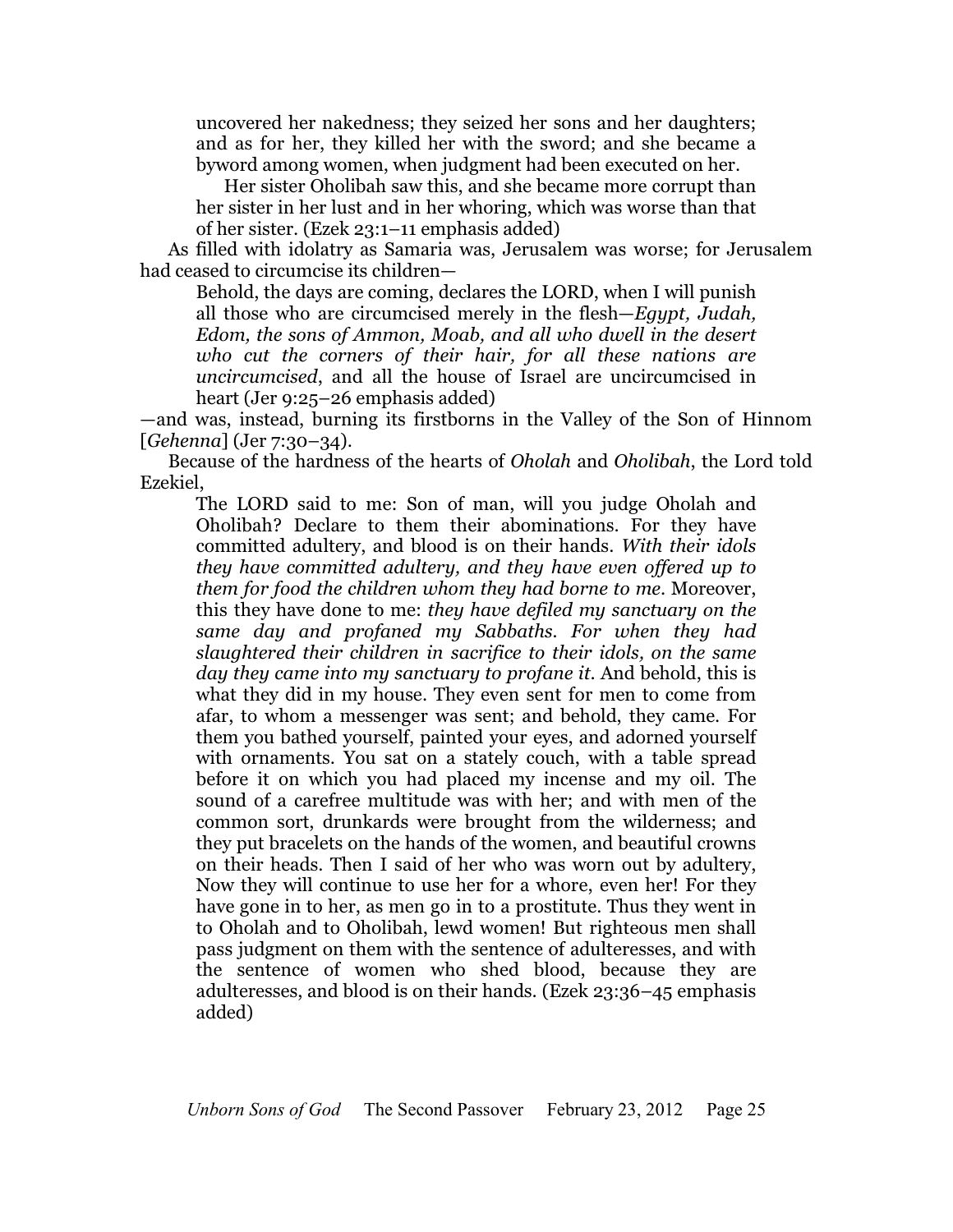The Logos, who in the beginning was one with the God [ $\tau$ òv  $\Theta \epsilon$ óv] as Eve was one with Adam, had cause to divorce Israel, both Samaria and Jerusalem—cause that went back to Israel rejecting the Lord as its sovereign.

In double headship over Israel, the Logos had (1) given life to Adam. Then (2) the Logos separated Himself from the God  $[\tau \delta v \Theta \epsilon \delta v]$  to enter His [the Logos'] creation (John 1:3) as His only Son (John 3:16), the man Jesus the Nazarene (John 1:14), coming to His own people who would not have Him … the hardness of Israel was so great that the Creator of everything that has been made could not penetrate their hearts so that He could become their Head even when He walked among the people of Israel, with this hardness seen in the hardness of the hearts of Israelite wives, a hardness that remains to this day.

A man can conceal what is in his heart from even himself, but he cannot conceal what is in his heart from his wife with whom he is involuntarily one; for his wife will unconsciously reveal by her deeds and by her attire what is in her husband's heart. The woman is the glory of her husband, with <*glory*> representing life. Hence, again, Paul wrote, "For a man ought not to cover his head, since he is the image and glory of God, but woman is the glory of man" (1) Cor 11:7). … A man's life is seen in his wife.

In the Garden of Eden, the Man and the Women were garmented by the Man's obedience, by his belief of the Lord, not by textiles or by fur (as Esau was covered by fur), with <*obedience*> not being a thing as a fabric garment is a thing, suggesting that this temptation account is to be read symbolically which isn't to say that it didn't actually occur but is to say that its literalness isn't of foremost importance and is really a non-issue in discussions of the account. Therefore, since the Woman was covered by her Husband's obedience, with her obedience being to her head (i.e., to her Husband), the Woman as a shadow and type of the Church was under natural grace: the Woman would not die if she ate forbidden fruit. All that would happen if the Woman ate was for her Husband to divorce her because of the hardness of her heart in refusing to obey him. But that isn't what happened: because the Man was one with the Woman, the Man stayed with the Woman, thereby choosing the Woman over the Lord.

By the Woman believing the serpent instead of her Husband, the Woman revealed the unbelief that was in her Husband's heart; for the Man was not deceived whereas the Woman was. The Man simply didn't believe the Lord, with this unbelief reappearing in the nation of Israel numbered in the census of the second year (Num chap 1).

When Adam ate forbidden fruit—not when Eve ate—the garment of obedience/belief/faith was stripped away, and Adam and Eve both then knew they were naked (Gen 3:7). … Note, the serpent didn't speak to Adam; for Adam was between opinions about whether he should believe the Lord. If the serpent would have spoken to Adam, the Man would have had to make a decision and the only "safe" decision he could have made was to believe the Lord. Adam's unbelief still needed to be nurtured, which is what happened when he saw Eve eat and not die.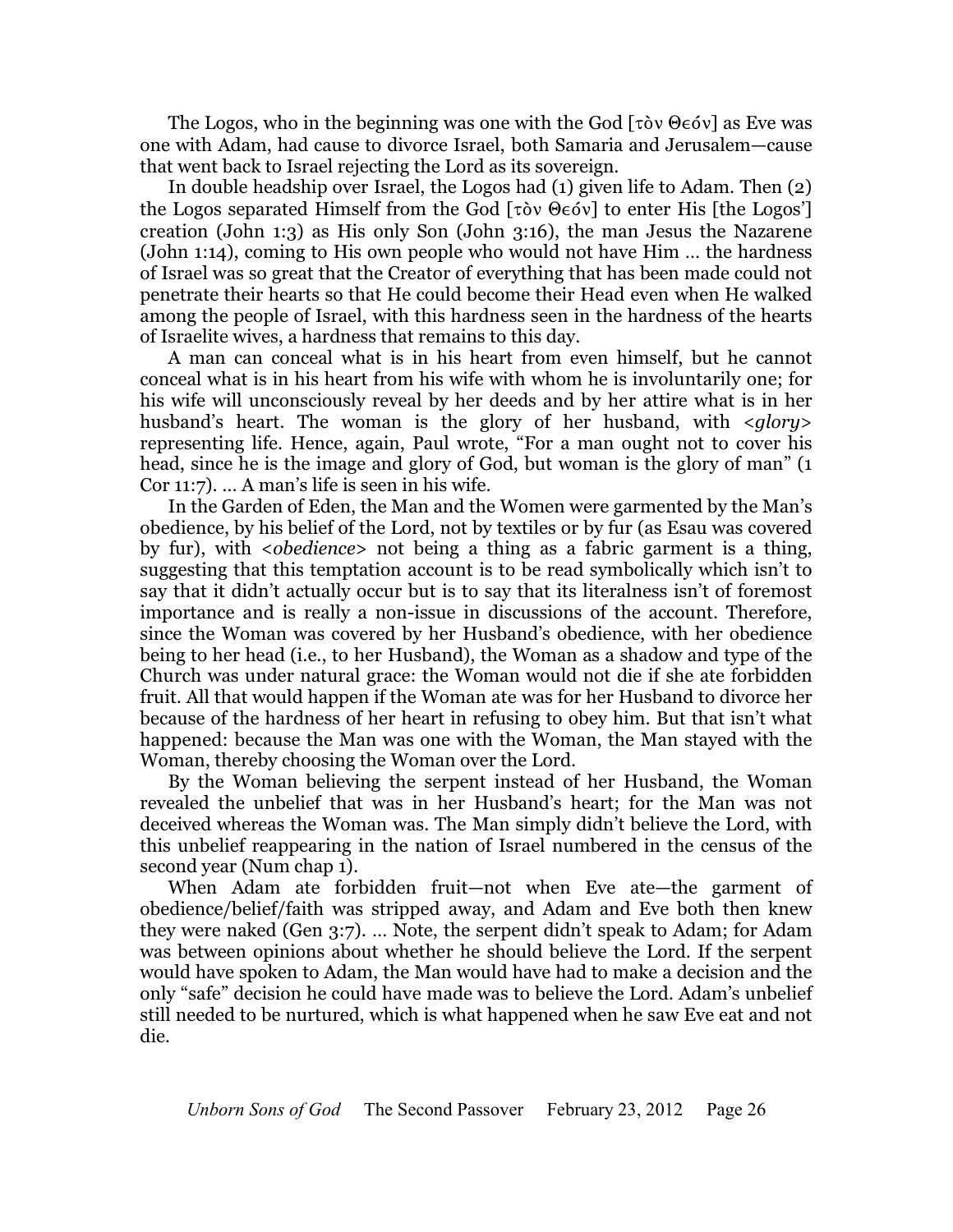It is usually believed by scholars that the temptation account comes from  $9^\text{th}$ -Century Samaria [the northern kingdom of Israel] and not from southern sources; i.e., Judah and the remnant of Judah that returned from Babylon. This does not preclude the inscribed transmission of the temptation account reaching back to the days of Moses; for Judah and the temple at Jerusalem lost the Book of the Covenant for long enough knowledge of the Passover had been lost for generations:

And [Josiah] the king commanded all the people, "Keep the Passover to the LORD your God, as it is written in this Book of the Covenant." For no such Passover had been kept since the days of the judges who judged Israel, or during all the days of the kings of Israel or of the kings of Judah. But in the eighteenth year of King Josiah this Passover was kept to the LORD in Jerusalem. (2 Kings 23:21–23)

If something as important was the Passover wasn't kept according to the instructions of Moses, pray tell what was being taught at the temple? Certainly not for Judah to circumcise its children: the two most important physical rituals coming from the Torah, circumcision and the Passover, were forgotten for generations by the Levites responsible for temple worship. Therefore, it is imaginable that the temptation account was only read and preserved by scribes in Samaria where outward circumcision continued amidst the idolatry of Jeroboam. And it is also imaginable that the temptation account was retained because its symbolism was comprehended; for the northern kingdom of Israel paid closer attention to details than did the House of Judah as evidenced by when their respective calendars changed years.

The symbolism of the temptation account has never been difficult to grasp: the Man covered the Woman with his obedience, his righteousness as a type of the Lord covering Israel with His righteousness as seen in the Lord making for Adam and Eve skin garments.

## §5.

The world and all that is in it presently belongs to the Adversary, having been fully given to the Adversary for the forty days and forty nights when rain fell upon the earth and the foundations of deep opened and the world was baptized into death:

The waters prevailed above the mountains, covering them fifteen cubits deep. And all flesh died that moved on the earth, birds, livestock, beasts, all swarming creatures that swarm on the earth, and all mankind. *Everything on the dry land in whose nostrils was the breath of life died*. He blotted out every living thing that was on the face of the ground, man and animals and creeping things and birds of the heavens. They were blotted out from the earth. Only Noah was left, and those who were with him in the ark. And the waters prevailed on the earth 150 days. (Gen 7:20–24 emphasis added)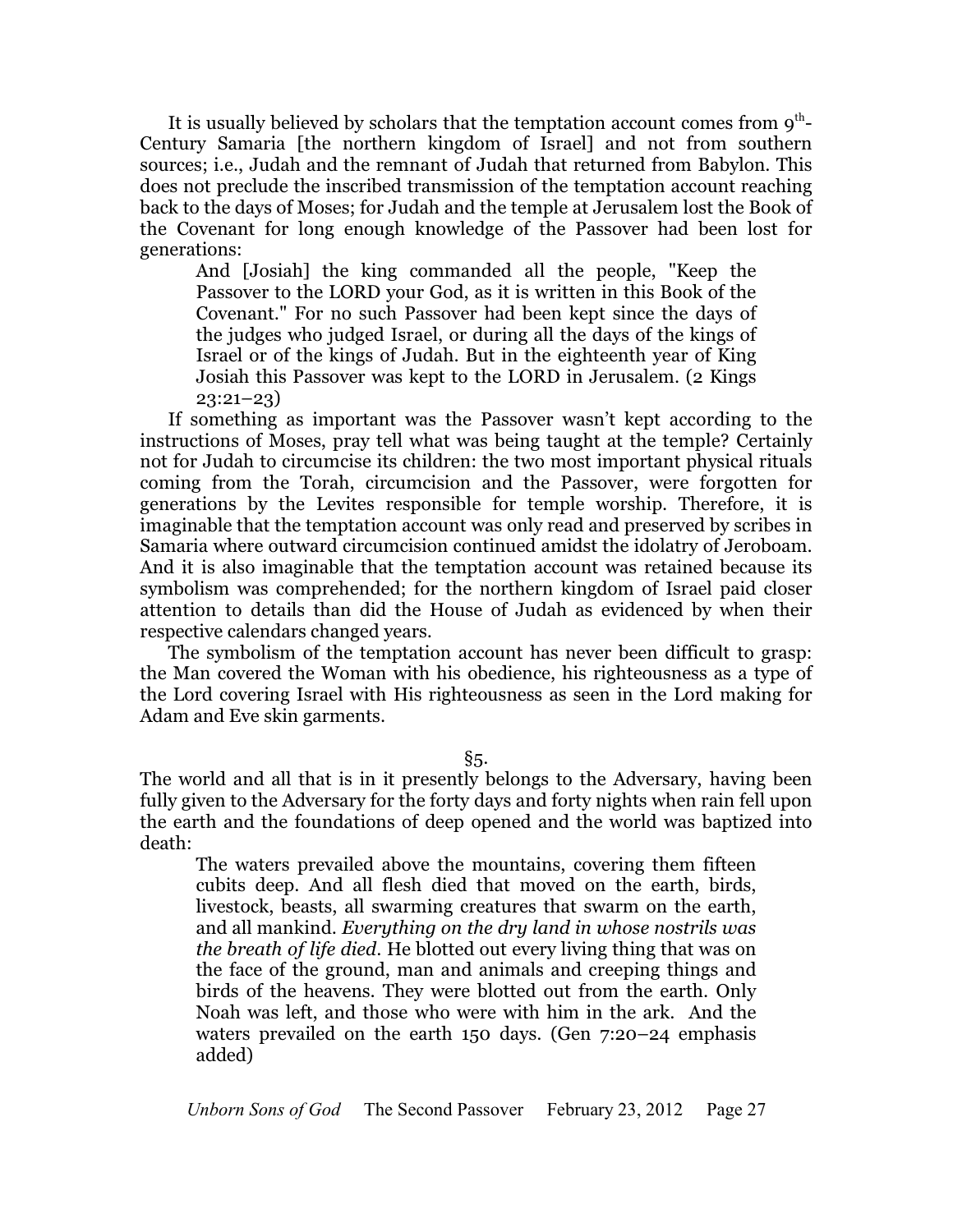Noah was a preacher of righteousness; his sons were sons of righteousness. And in Noah's loins were unborn sons of righteousness, of whom Jonah was a type …

The concept of dual or double headship underlies both the Noah narrative and the Jonah narrative, with the wood Ark being scaled up an hierarchal magnitude to become the fleshly body of the whale, and with the seven pair of clean animals and single pair of every unclean animal actually representing human beings whereas Noah and the seven with him form the shadow and type of the glorified Jesus and the seven angels that are His eyes (Rev 5:6), the angels to the seven named churches, with the Churches appearing as His seven horns—in John's vision, things appear as how they function. Jesus functions as the Lamb of God, a slain Lamb. The angels to the seven Churches function as His eyes, and the Churches function as His horns. In the same way, the Antichrist—Satan himself when cast from heaven and into time (Rev 12:7–10)—has two horns that causes the Adversary to appear as a lamb (Rev 13:11), with these two horns also representing churches, Arian and Trinitarian Christendom.

Because Christ and His angels and those who are His symbolically pass from one world [this present age] into the following world [the Millennium] in a vessel constructed from righteousness, with John writing, "Whoever does not practice righteousness is not of God" (1 John 3:10), righteousness in the antediluvian was a rare as lumber and as difficult to obtain … righteousness would, in the antediluvian world, require an equivalent amount of work as felling trees, squaring them with axes or adzes, then sawing or splitting them into planking [Tlingits split planks from living cedars, and when I was a youth on the Oregon coast, there were still homesteads that had large barns constructed entirely from split cedar timbers, planking, and shakes], with the lumber then being used to construct the largest vessel seen until the  $19<sup>th</sup>$ -Century. Righteousness in the days of Noah, when the world probably had higher atmospheric pressure than it presently does and saw far greater vegetative growth, enough growth to support the large herbivores we call dinosaurs—righteousness in an age when the world was filled with violence and the sons of Seth saw that the daughters of Cain were attractive and took by force as wives any they choose, setting the world to war as Helen's bewitchment and abduction on this side of the Flood launched a thousand ships—righteousness has never been common or easily obtained: it doesn't exist as a fruit that can be picked, but as lumber or as oil or wine, the products of civilization.

And coming off the Ark, Noah became a man of the soil, planted a vineyard, picked grapes and made wine (Gen 9:20–21), symbolizing the return of civilization to the face of the earth, with its inherent problems … Canaan was in the loins of Ham as his seed, and it was Ham's seed Canaan whom Noah cursed when "Ham, the father of Canaan, saw the nakedness of his [drunk] father and told his two brothers outside" (*v*. 22).

It is in the concept of dual headship that the explanation lies for Noah cursing Canaan when he "awoke from his wine and knew what his youngest son had done to him" (Gen 9:22) … what had his youngest son done to him beyond literally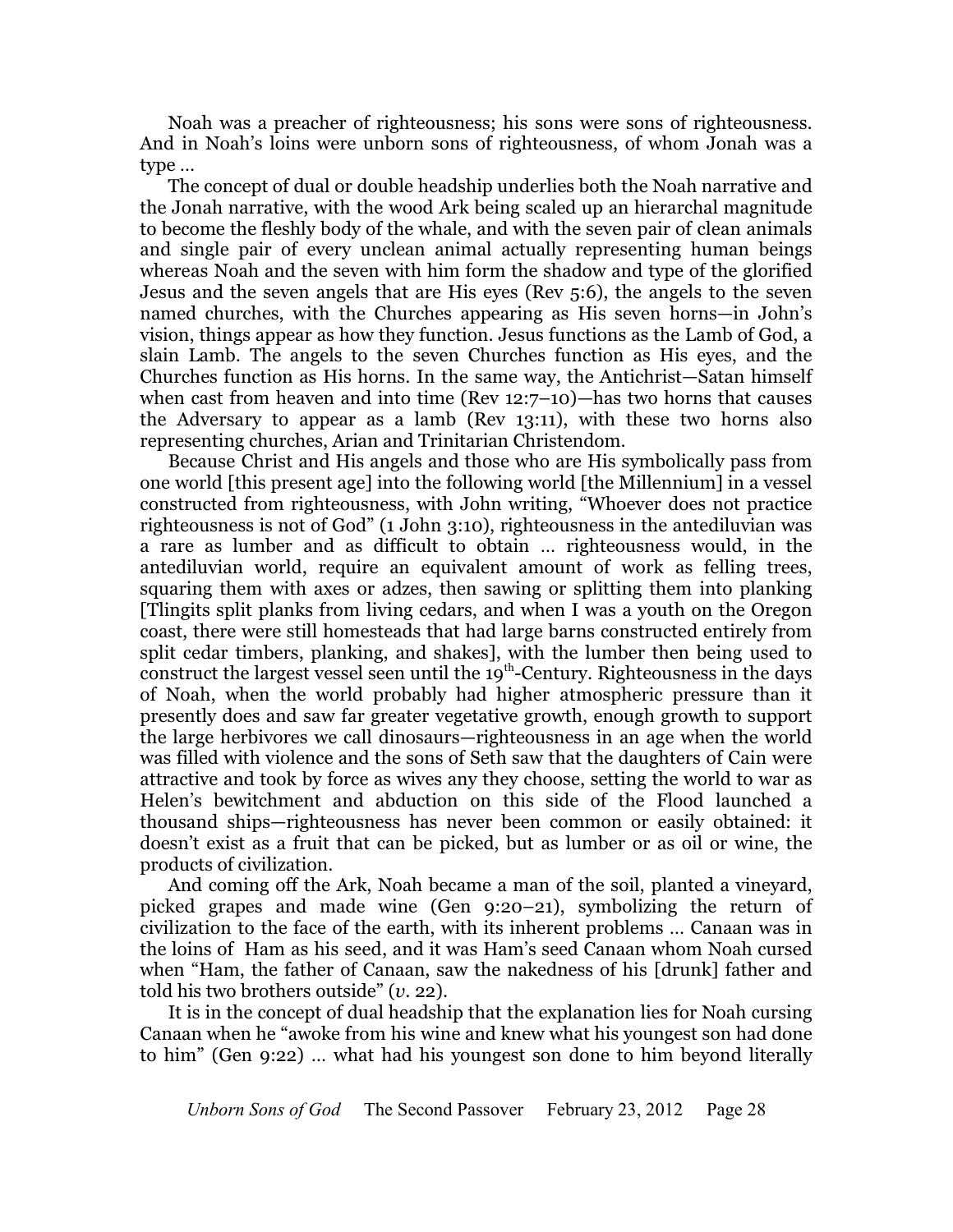seeing the nakedness of his father? What could Ham have done to have caused Noah to curse his seed?

Moses gave to Israel commands concerning nakedness: "You shall not uncover the nakedness of your father, which is the nakedness of your mother; she is your mother, you shall not uncover her nakedness. You shall not uncover the nakedness of your father's wife; it is your father's nakedness" (Lev 18:7–8).

To uncover the nakedness of Noah would have been to lie with Noah's wife, Ham's mother … now, consider what Paul wrote to the saints at Corinth:

It is actually reported that there is sexual immorality among you, and of a kind that is not tolerated even among pagans, for *a man has his father's wife*. And you are arrogant! Ought you not rather to mourn? Let him who has done this be removed from among you. For though absent in body, I am present in spirit; and as if present, I have already pronounced judgment on the one who did such a thing. When you are assembled in the name of the Lord Jesus and my spirit is present, with the power of our Lord Jesus, you are to deliver this man to Satan for the destruction of the flesh, so that his spirit may be saved in the day of the Lord. (1 Cor 5:1–5 emphasis added)

Canaan was to be "'a servant of servants'" (Gen 9:25) to his brothers who were themselves to be servants, either of righteousness or of the Adversary. Canaan was to have double headship over him, serving his uncles who were not themselves free men—and while Noah's curse of Canaan has been used to support enslavement of Africans, was the man who was with his father's wife at Corinth the slave of any other man, the man whom Paul cursed in ordering him delivered to Satan? He was and he wasn't. He was a son of disobedience who had tasted righteousness but had found the taste not to his liking so he had remained a son of disobedience and was forcibly expelled from righteousness.

*A servant of servants* is to be a slave of slaves, or doubly enslaved as was the man whom Paul commanded to be delivered to Satan from the destruction of the flesh … to be doubly enslaved, the person must taste righteousness as Ham tasted the righteousness of his father Noah in crossing from one world into another on the Ark. And the "cure" for double enslavement is to be twice born of God, with circumcision of the flesh [represented in the Christian male by his short hair] and of the heart forming the shadow and type of double birth.

But when cursed as Noah cursed the seed of Ham, the one who is cursed will perish as the people of the land of Canaan perished when the Lord brought the people of Israel against them … when Adam and Eve were driven from the Garden of Eden, The Lord cursed the ground from which Adam was taken (Gen 3:17), and made Adam the head of the land that was to serve him by bringing forth thorns and thistles, thereby placing double headship over the land [that of the Lord and that of Adam].

The personhood that Adam had in the Garden of Eden—the personhood that permitted obedience to be his covering—was stripped from Adam in the Lord telling Adam, *By the sweat of your face you shall eat bread, till you return to the*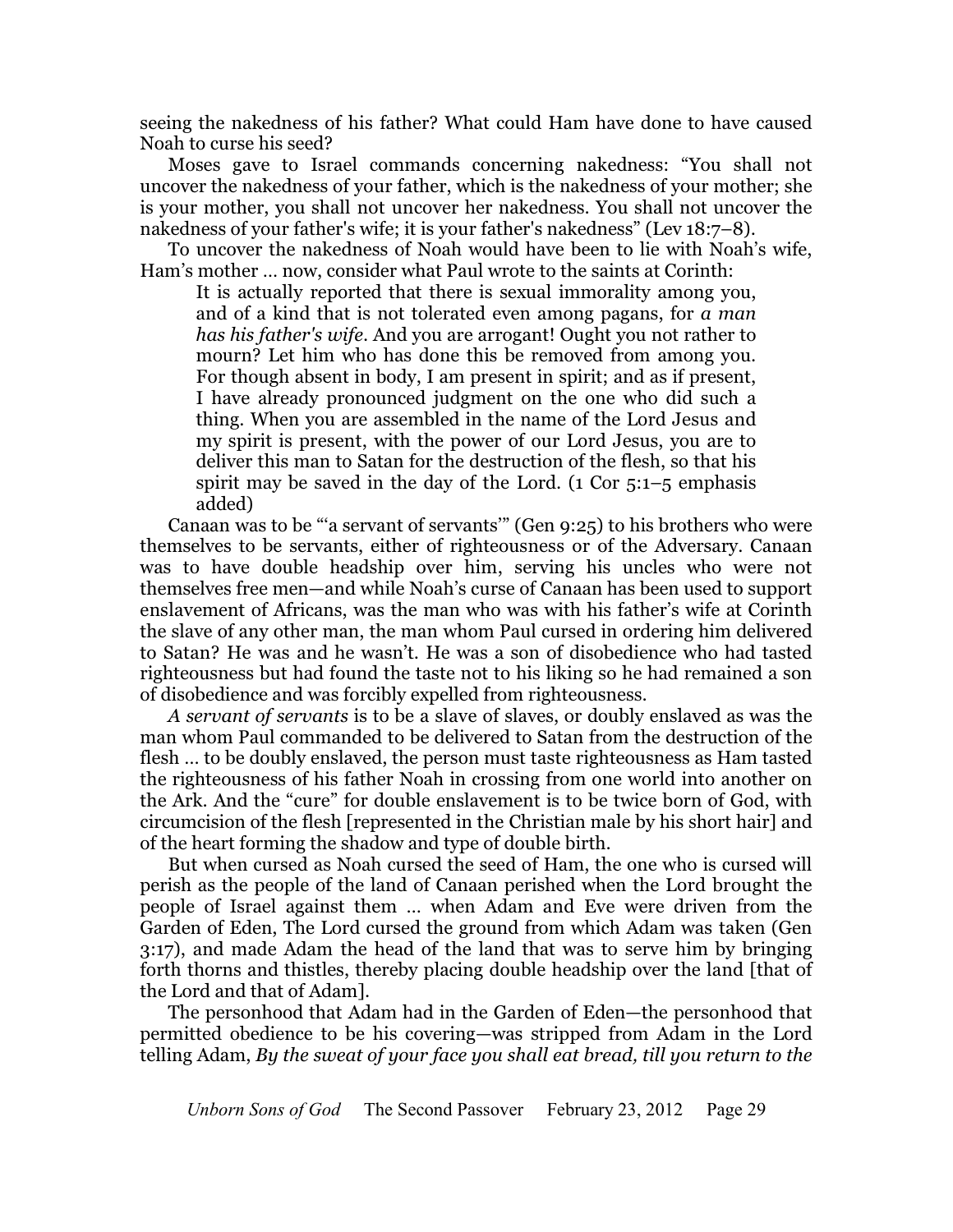*ground, for out of it you were taken; for you are dust, and to dust you shall return* (Gen 3:19) … the Lord de-personified the man and made the land his servant: Adam and the land were of the same dust, with the land serving Adam in bringing forth thorns and thistles as Adam would serve the Lord, bringing forth violence and injury until it grieved the Lord that He had made man (Gen 6:5–7).

When the Lord baptized the land in water and into death as the reality of what water baptism represents [the death of the old man, a person's old nature], the Garden of Eden ceased to exist except in the righteousness of the man Noah, this righteousness descending from Enoch walking with God, pleasing God:

When Enoch had lived 65 years, he fathered Methuselah. Enoch walked with God after he fathered Methuselah 300 years and had other sons and daughters. Thus all the days of Enoch were 365 years. Enoch walked with God, and he was not, for God took him. When Methuselah had lived 187 years, he fathered Lamech. Methuselah lived after he fathered Lamech 782 years and had other sons and daughters. Thus all the days of Methuselah were 969 years, and he died. When Lamech had lived 182 years, he fathered a son and called his name Noah, saying, "Out of the ground that the LORD has cursed this one shall bring us relief from our work and from the painful toil of our hands." (Gen 5:21–29)

Noah was to end the curse with which the Lord had pronounced upon the land when Adam was driven from the Garden: righteousness would bring to an end the thorns and thistles, that which caused hands to be pained by their toil. The double headship that was over the land in the antediluvian world would, post Flood, be raised a hierarchal order so that Noah's grandson would serve the sons of righteousness that covered their father's nakedness: Canaan was to serve the Lord, and serve Shem and Japheth (Gen 9:26–27), two heads, God and men, with one man to dwell in the tent of the other:

When Noah awoke from his wine and knew what his youngest son had done to him, he said,

Cursed be Canaan; a servant of servants shall he be to his brothers.

He also said,

Blessed be the LORD, the God of Shem;

and let Canaan be his servant.

May God enlarge Japheth,

and let him dwell in the tents of Shem,

and let Canaan be his servant. (Gen 9:24–27)

Canaan becomes the personification of the land of Canaan, the Promised Land of Israel, that is to serve the Lord and to serve its human occupants. The person who uses Noah's curse of Canaan to support human slavery shall take upon the person all of the thorns and thistles with which the land was cursed when Adam was driven from the Garden of God.

Holy Writ is about mindsets and the mental topography of human thought with these mindsets being typified or even personified in the lands and the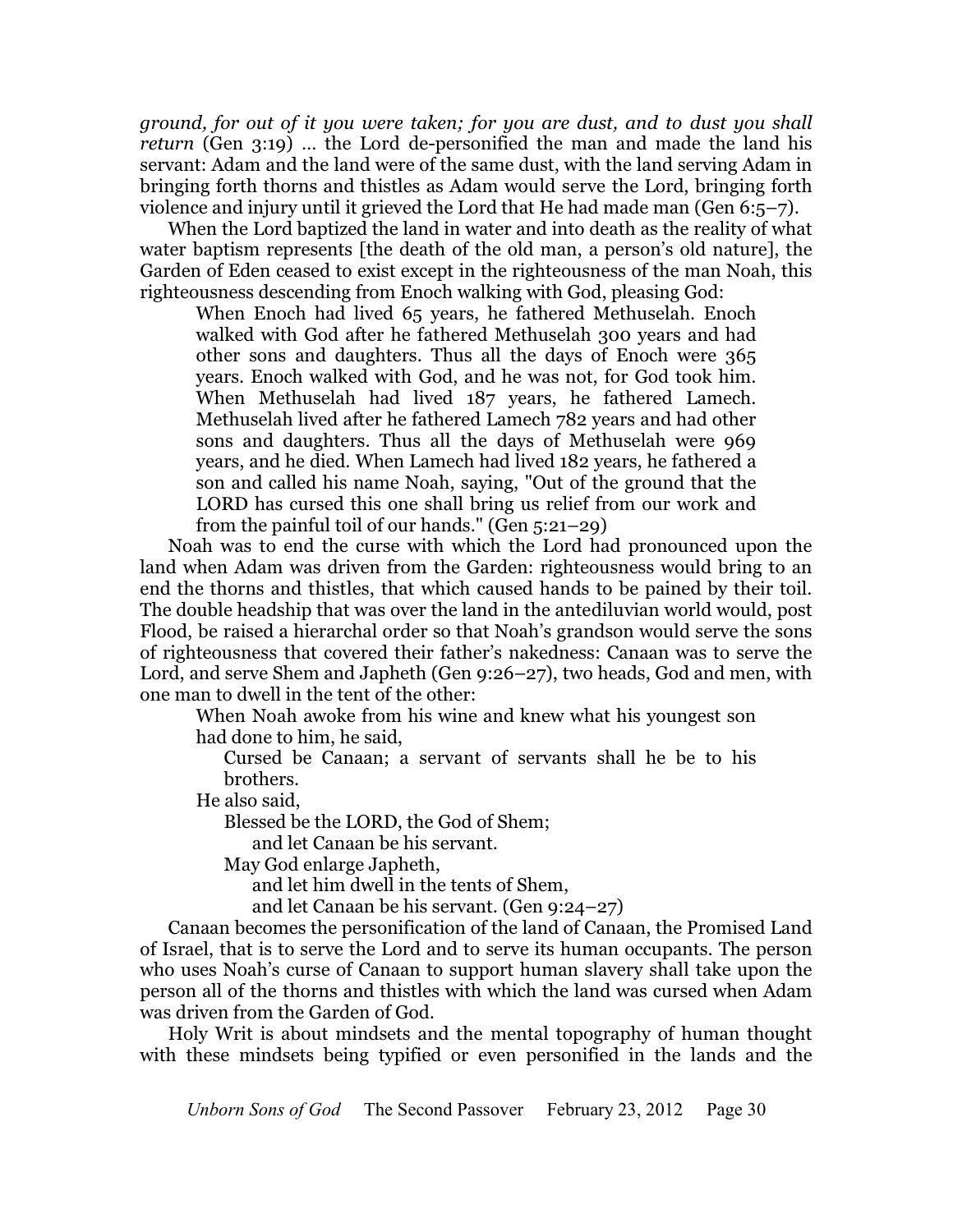peoples of the Fertile Crescent. The peoples of China or Chile or Canada share mindsets represented by the named peoples of the Fertile Crescent; hence a prophecy about the people of Babylon or about the people of Moab is about all peoples who have the mindset of Babylon or the mindset of Moab. And within these parameters, Egypt represents Sin, the third horseman of the Apocalypse; Assyria represents Death, the fourth horseman; and Babylon represents the present prince of this world and its mercantile system of buying and selling. There is only one land that represents the mindset of *Life*, the land of Canaan, which like Jacob when he returned from tending the flocks of Laban, his fatherin-law, has to wrestle with God and prevail.

The other sons of Ham are not typologically important; for it is in the curse that Noah pronounced on Canaan that the journey from Sin to Life, or from Death to Life, or from the mercantile system of this world to Life can be found.

Every Christian is under dual headship as Canaan was under dual headship: that of the Lord of Shem and that of Canaan's uncles, Shem and Japheth and their seed … an unborn [of God] Christian remains the slave of the Adversary and will align him or herself with one of the two Christian ideologies that the Adversary perpetrates now and that the Adversary will bring with him when he is cast from heaven: Arian or Trinitarian Christendom. As such, this unborn Christian is under dual headship, that of Lord and that of the Adversary.

But a Christian cannot serve two masters without loving one and hating the other: the unborn Christian will either love the Lord enough to keep the Commandments by faith, or will hate the Lord and spurn doing those things that are pleasing to the Lord. It cannot be otherwise.

The unborn son of God *tastes* righteousness in professing that Jesus is Lord in a manner analogous to Ham tasting righteousness while working with his father Noah in constructing the Ark, a major undertaking. But having tasted righteousness, with the *taste* of professing that Jesus is Lord as pleasant in the mouth as will be the little scroll (Rev 10:10), the unborn Christian cannot figuratively uncover the nakedness of God the Father—and this is what the unborn Christian does when he or she professes that Jesus is Lord but refuses to walk in this world as Jesus walked; for the Logos was the Helpmate of the God [ $\tau$ òv  $\Theta$  $\epsilon$ óv], and the Logos entered His creation (John 1:3) as His only Son (John 3:16), the man Jesus the Nazarene (John 1:14) to reveal the existence of the Father to the firstborn sons of God.

When Pharisees asked Jesus about marriage,

They said to him, "Why then did Moses command one to give a certificate of divorce and to send her away?" He [Jesus] said to them, "Because of your hardness of heart Moses allowed you to divorce your wives, but from the beginning it was not so. And I say to you: whoever divorces his wife, except for  $\lceil \pi$ opve $\alpha$  – *porneia*], and marries another, commits adultery." (Matt 19:7–9)

*Porneia* pertains to a marriage that should never have occurred such as a brother marrying his sister, or an Israelite marrying a non-Israelite, a Sabbatarian Christian marrying a non-Sabbatarian Christian.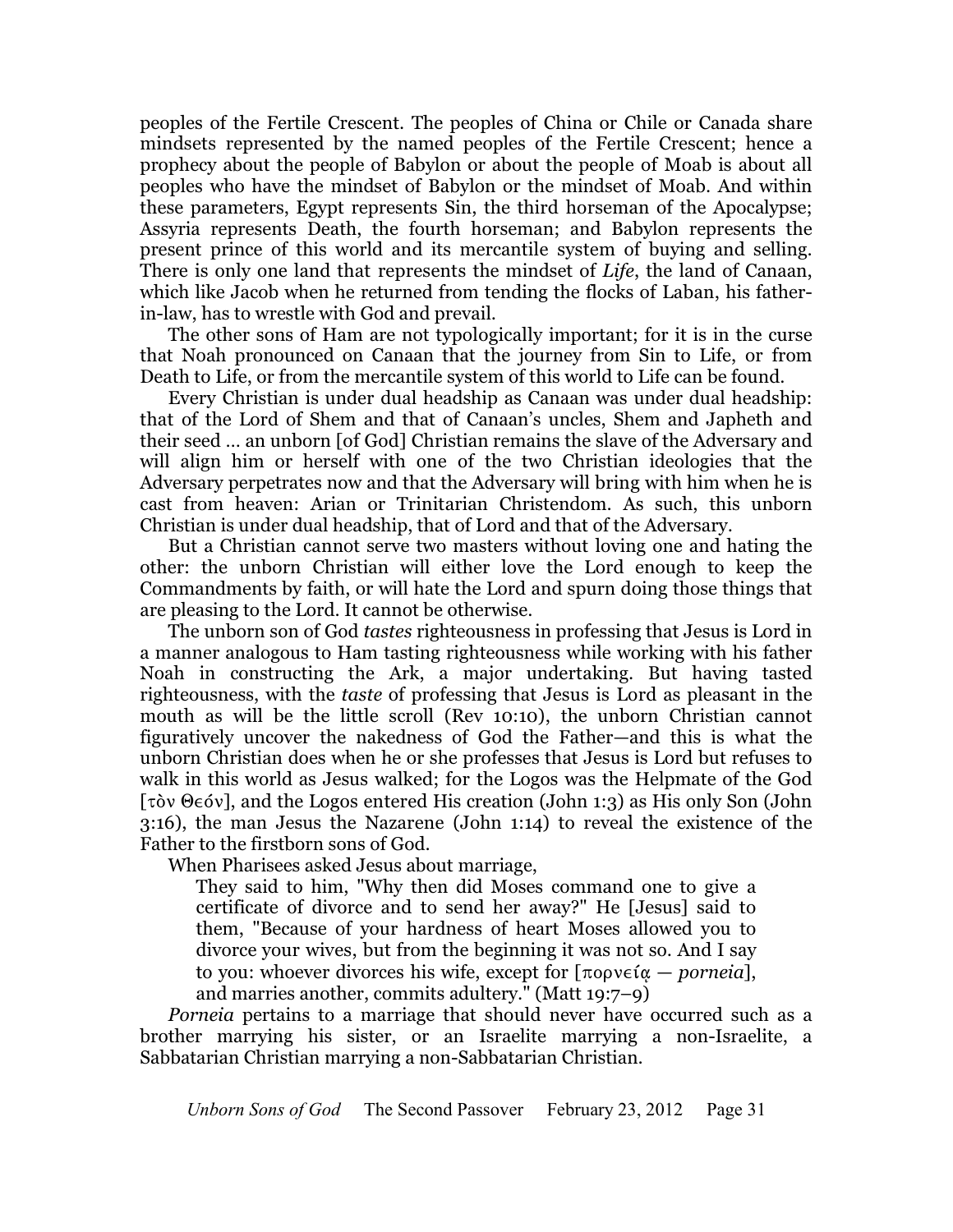Moses gave divorce to Israel because of the hardness of the hearts [the inner selves] of Israelites, hearts that refused to serve the Lord as faithful servants of righteousness.

Paul wrote,

Do you not know that your bodies are members of Christ? Shall I then take the members of Christ and make them members of a prostitute? Never! Or do you not know that he who is joined to a prostitute becomes one body with her? For, as it is written, "The two will become one flesh." But he who is joined to the Lord becomes one spirit with him. (1 Cor 6:15–17)

 $R_{\tau}$ 

Let not sin therefore reign in your mortal body, to make you obey its passions. Do not present your members to sin as instruments for unrighteousness, but present yourselves to God as those who have been brought from death to life, and your members to God as instruments for righteousness. For sin will have no dominion over you, since you are not under law but under grace. What then? Are we to sin because we are not under law but under grace? By no means! Do you not know that *if you present yourselves to anyone as obedient slaves, you are slaves of the one whom you obey, either of sin, which leads to death, or of obedience, which leads to righteousness*? (Rom 6:12–16 emphasis added)

In the Samaria and Jerusalem transforming themselves into prostitutes, they returned the land of Canaan to the thorns and thistles—to the unrighteousness—with which the Lord cursed the land when He drove Adam from the Garden.

Marriage is never between a man and a man: only by shifting linguistic object [signified] for the icon <marriage>, transforming the vagina into a rectum, can a man enter a man as a man enters a woman. … A man laying with a man is an abomination equally as great as uncovering the nakedness of one's father. And when the Flood of Noah's day is represented by the baptism of an unborn Christian, the unborn son of God who has tasted the righteousness of God needs to separate him or herself from this world that culturally condones the sacrifice of firstborn sons of God through their failure to call an abomination an *abomination.*

For those whose minds remain focused on the things of the flesh, including the politics and the wealth of this world, Noah in the Ark is analogous to Jonah inside the great fish [whale] and analogous to Jesus inside the Garden Tomb. In each of these three examples—Noah, Jonah, and Jesus—the wood Ark, the fleshly body of the whale, and the Garden Tomb served as a vessel that carried its occupant[s] from one world to the next world. And in the first two examples, the occupant[s] were not born of God and thus had no indwelling eternal life; whereas Jesus was born of God (see Matt 3:16) and had still-living-life inside of life-that-had-died … the ambiguity concerning whether Jonah did or didn't die